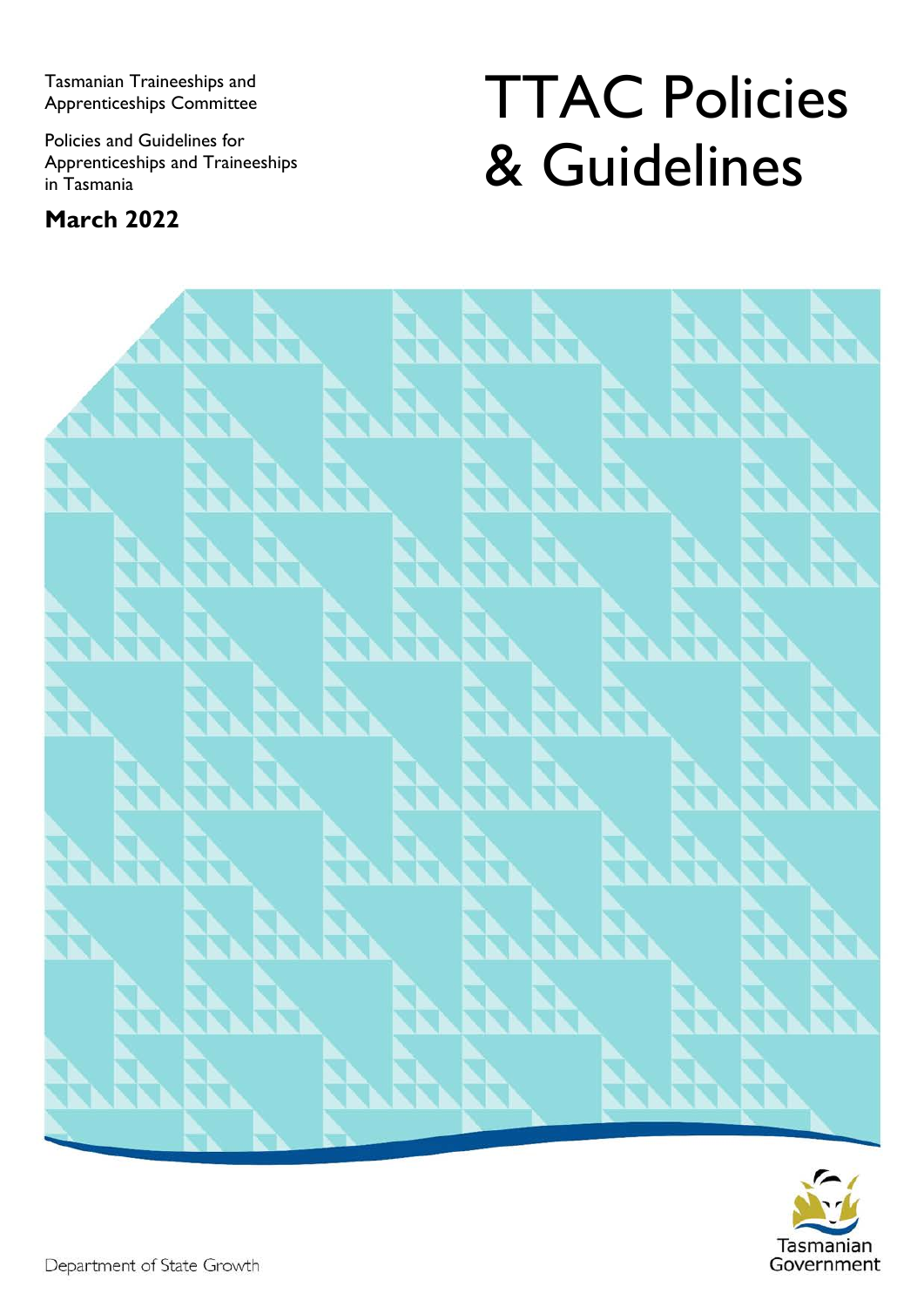### **Contents**

| Policy I     |  |
|--------------|--|
| Policy 2     |  |
| Policy 3     |  |
| Policy 4     |  |
| Policy 5     |  |
| Policy 6     |  |
| Policy 7     |  |
| Policy 8     |  |
| Policy 9     |  |
| Policy 10    |  |
|              |  |
| Guideline I  |  |
| Guideline 2  |  |
| Guideline 3  |  |
| Guideline 4  |  |
| Guideline 5  |  |
| Guideline 6  |  |
| Guideline 7  |  |
| Guideline 8  |  |
| Guideline 9  |  |
| Guideline 10 |  |
| Guideline 11 |  |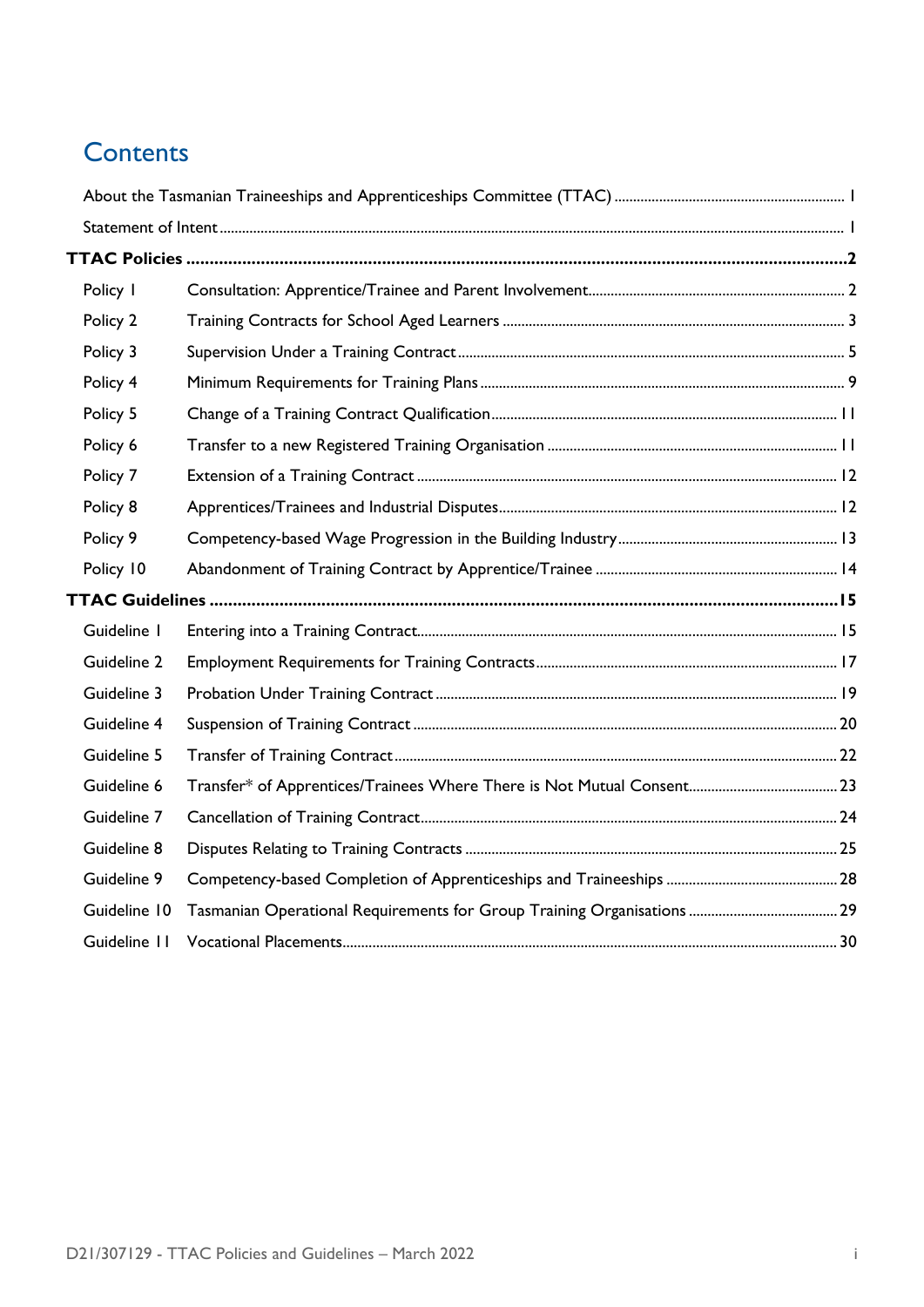### <span id="page-2-0"></span>About the Tasmanian Traineeships and Apprenticeships Committee (TTAC)

The objective of the TTAC is to ensure that Tasmania has effective and accessible systems and procedures for training contracts and vocational placements.

The TTAC issues guidelines and procedures for the operation of vocational placements and training contracts and provides advice to the Minister on these matters. The committee may conciliate or arbitrate disputes arising from the terms, conditions and operation of training contracts and vocational placements, in accordance with section 52 of the Act.

The TTAC convenes bi-monthly meetings, or as required for urgent matters, and may also consider matters out-of-session.

The TTAC has developed policies and guidelines for the purpose of the uniform administration of legally binding training contracts, and the fair and equitable treatment of parties to those contracts. Each policy is considered against TTAC's powers conferred to it by the *Training and Workforce Development Act 2013*.

The TTAC has extended delegation to Skills Tasmania officers to administer training contracts, provide education and support to the parties entering into the legally binding training contract.

Skills Tasmania staff work closely with the Australian Department of Education, Skills and Employment (DESE), Apprenticeship Network Providers (ANPs), Registered Training Organisations (RTOs), Group Training Organisations (GTOs), employers and apprentices/trainees and other stakeholders as required.

If you wish to speak with a Workforce Training Consultant with regard to training contract matters, please contact Skills Tasmania on 1800 655 846 or via [enquiriestrainingcontracts@skills.tas.gov.au](mailto:enquiriestrainingcontracts@skills.tas.gov.au)

### <span id="page-2-1"></span>Statement of Intent

Apprenticeships and traineeships provide the apprentice/trainee with a means of gaining a nationally recognised qualification whilst being employed (and paid) to undertake tasks in a workplace that can provide the required levels of on‐the‐job training and instruction, supervision, support, encouragement, relevant resources and sufficient opportunities for skill development.

The **[National Code of Good Practice for Australian Apprenticeships](https://www.australianapprenticeships.gov.au/about-aasn)** is a key reference point for all stakeholders in understanding the obligations of the training contract and the factors that contribute to a successful apprenticeship/traineeship.

In addition to the *[Training and Workforce Development Act 2013,](https://www.legislation.tas.gov.au/view/html/inforce/current/act-2013-009)* other **legislation relevant to the obligations and administration of training contracts** includes the following:

*[Standards for NVR Registered Training Organisations](https://www.legislation.gov.au/Details/F2013L00167)*

*[Fair Work Act 2009](https://www.legislation.gov.au/Details/C2017C00323)*

*[Work Health and Safety Act 2012](https://www.legislation.tas.gov.au/view/html/inforce/current/act-2012-001)*

*[Occupational Licensing Act 2005](https://www.legislation.tas.gov.au/view/html/inforce/2017-01-01/act-2005-047)*

*[Anti-Discrimination Act 1998](https://www.legislation.tas.gov.au/view/html/inforce/current/act-1998-046)*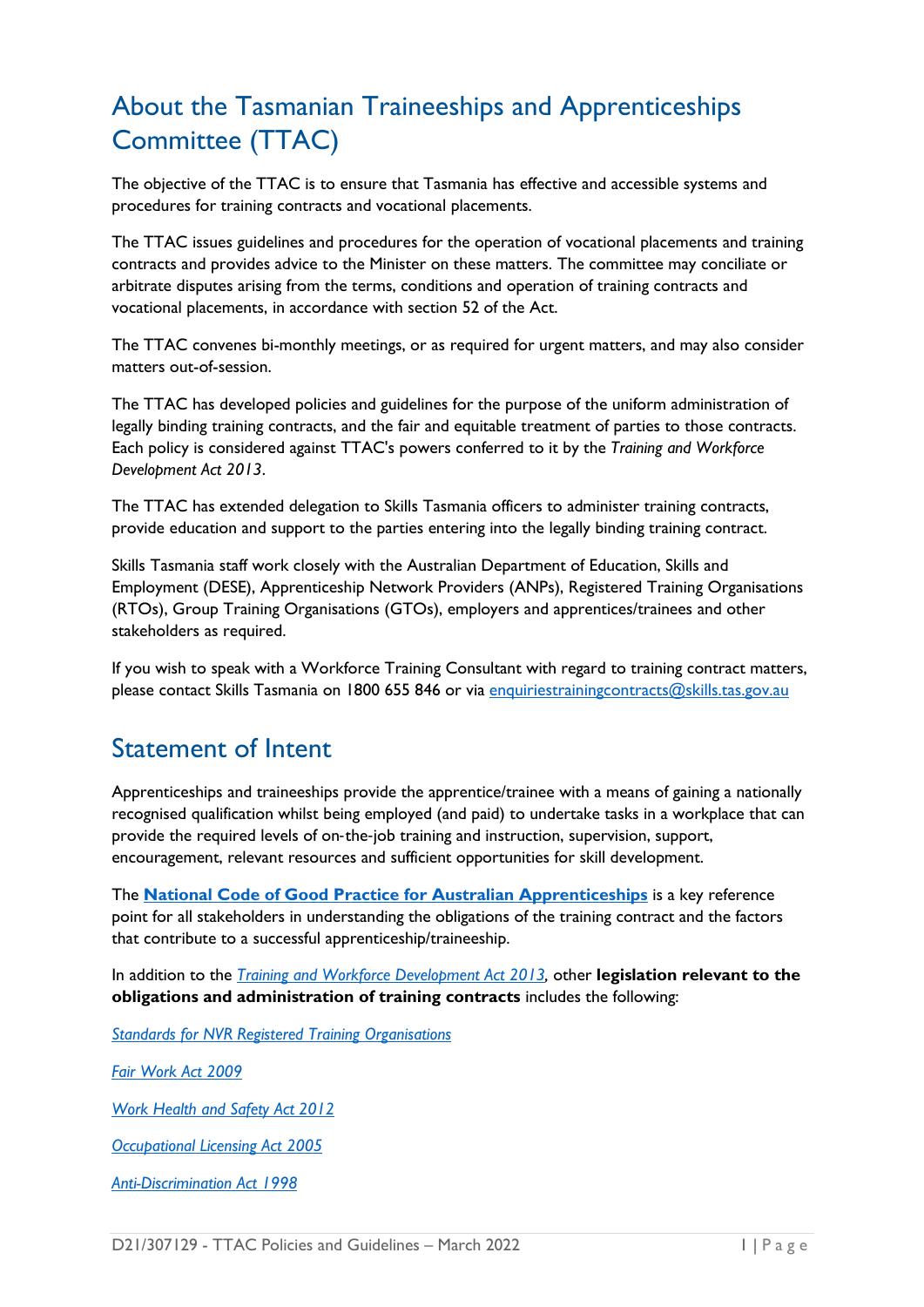## <span id="page-3-0"></span>TTAC Policies

### <span id="page-3-1"></span>Policy I Consultation: Apprentice/Trainee and Parent Involvement

### **previously Policy 6**

#### **1. Consultation: apprentice/trainee and parent involvement**

- 1.1 This policy guides the approach to be adopted on the issue of apprentice/trainee and parent involvement when important conferences, counselling or other action such as transfer, reduction, suspension or cancellation of the training contract is contemplated.
- 1.2 Confidentiality must be maintained at all times and if a person in training insists that they wish to proceed without parent/guardian involvement, then they have the right to do so.
- 1.3 As part of the counselling function, Workforce Training Consultants must:
	- 1.3.1 ensure apprentices/trainees are aware that they need not sign any documents before having the opportunity to consult with their parents or other advisers, and
	- 1.3.2 actively encourage apprentices/trainees to consult with their parent/guardian or other advisors before proceeding.
- 1.4 TTAC recognises the importance of parent/guardian involvement in training, however, irrespective of the inclusion of a parent's/guardian's submission the 'right' of the apprentice/trainee to make his/her own determination is paramount.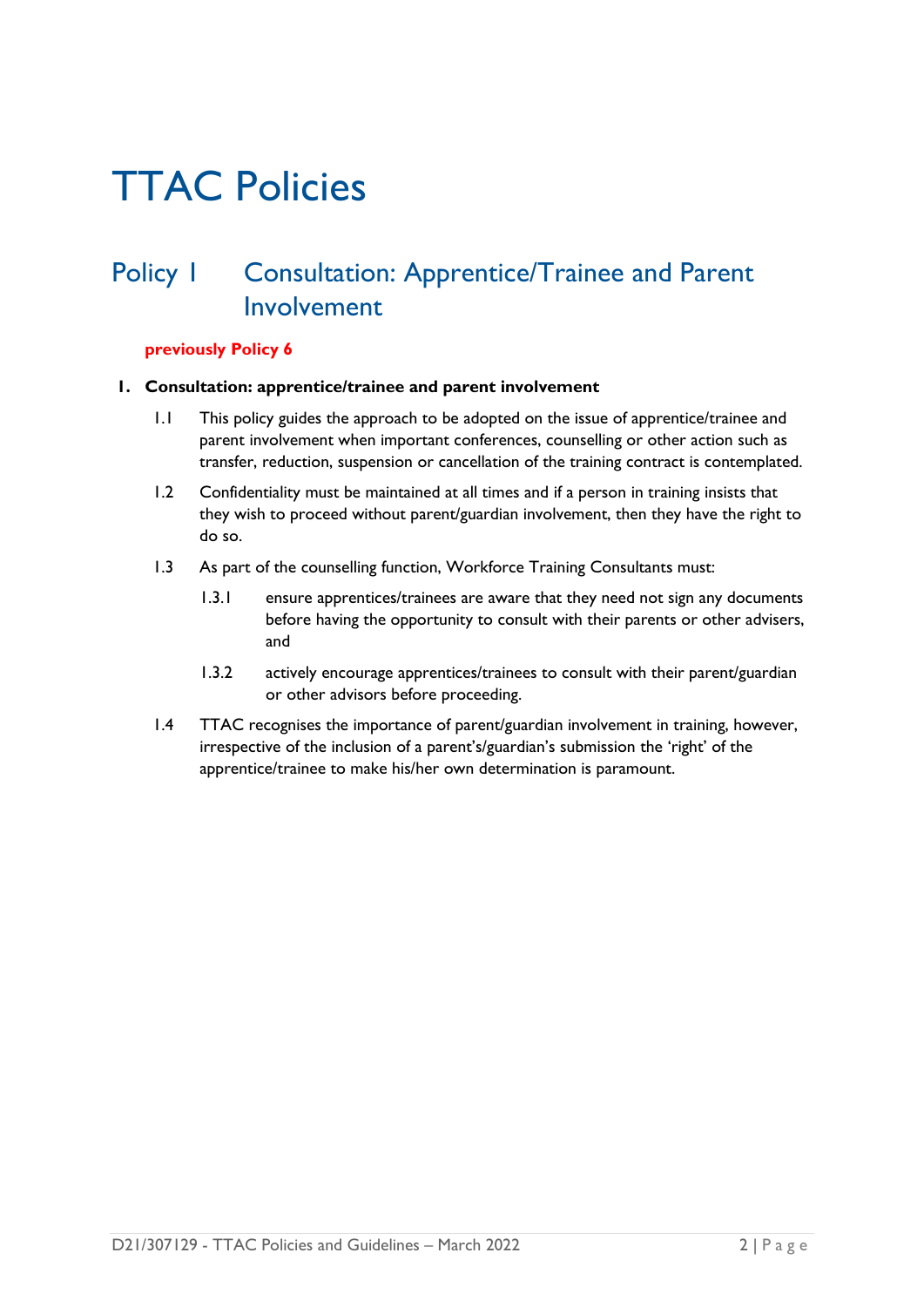### <span id="page-4-0"></span>Policy 2 Training Contracts for School Aged Learners

### **previously Policy 12**

#### **2. Training Contracts for School Aged Learners**

- 2.1 This policy sets out the requirements for any Tasmanian school aged learner wishing to enter into a full-time, part-time or school-based training contract. All other TTAC policies and guidelines also apply to school aged learners. In particular, please refer to *Guideline 2 Employment Requirements for Training Contracts*, and any other policies and guidelines where relevant.
- 2.2 A school and/or Education Authority\* may also stipulate requirements relating to training contracts for school age learners.
- 2.3 For the purposes of this policy, a school aged learner is defined as an individual who:
	- 2.3.1 has not yet met the leaving requirements for secondary education as defined in the *Education Act 2016* (the Education Act), and which includes:
		- (a) attaining the age of 18 years
		- (b) completion of Year 12, or
		- (c) satisfactory completion of a Certificate III qualification, or
	- 2.3.2 has met the leaving requirements and has chosen to continue their participation in secondary education through a high school or college or via home education.
- 2.4 For the TTAC to approve any form of training contract for a school aged learner:
	- 2.4.1 the learner must be in Year 10 or above or meet clause 2.5, and
	- 2.4.2 the learner must meet all participation and attendance requirements of the Education Act, including where an exemption or approval for part-time attendance is required, and
	- 2.4.3 the lodgement of the training contract must be accompanied by the School Aged Learner Endorsement Form, appropriately completed by the school and/or Education Authority.
- 2.5 The TTAC may consider approving a training contract for a Year 9 learner (in Year 9 from I January of that year) where a case-specific arrangement has been designed in conjunction with the parties and the learner's school and/or Education Authority and the arrangement is clearly agreed by these parties to be in the interests of the learner and complies with the Education Act.
- 2.6 The following conditions apply to any training contract for a school aged learner:
	- 2.6.1 The design and continuation is subject to negotiation and regular review (at a minimum of once per year) of the employment, training and schooling arrangements to ensure arrangements remain in the interests of the school aged learner and the learner is meeting their Education Act requirements. (*Policy 4: Minimum Requirements for Training Plans* also specifies that the training plan must be reviewed at least twice per year).
	- 2.6.2 Continuation of a school-based or part-time training contract and any changes that impact on the learner's schooling, training and employment must have the ongoing support of the school and/or Education Authority, and must be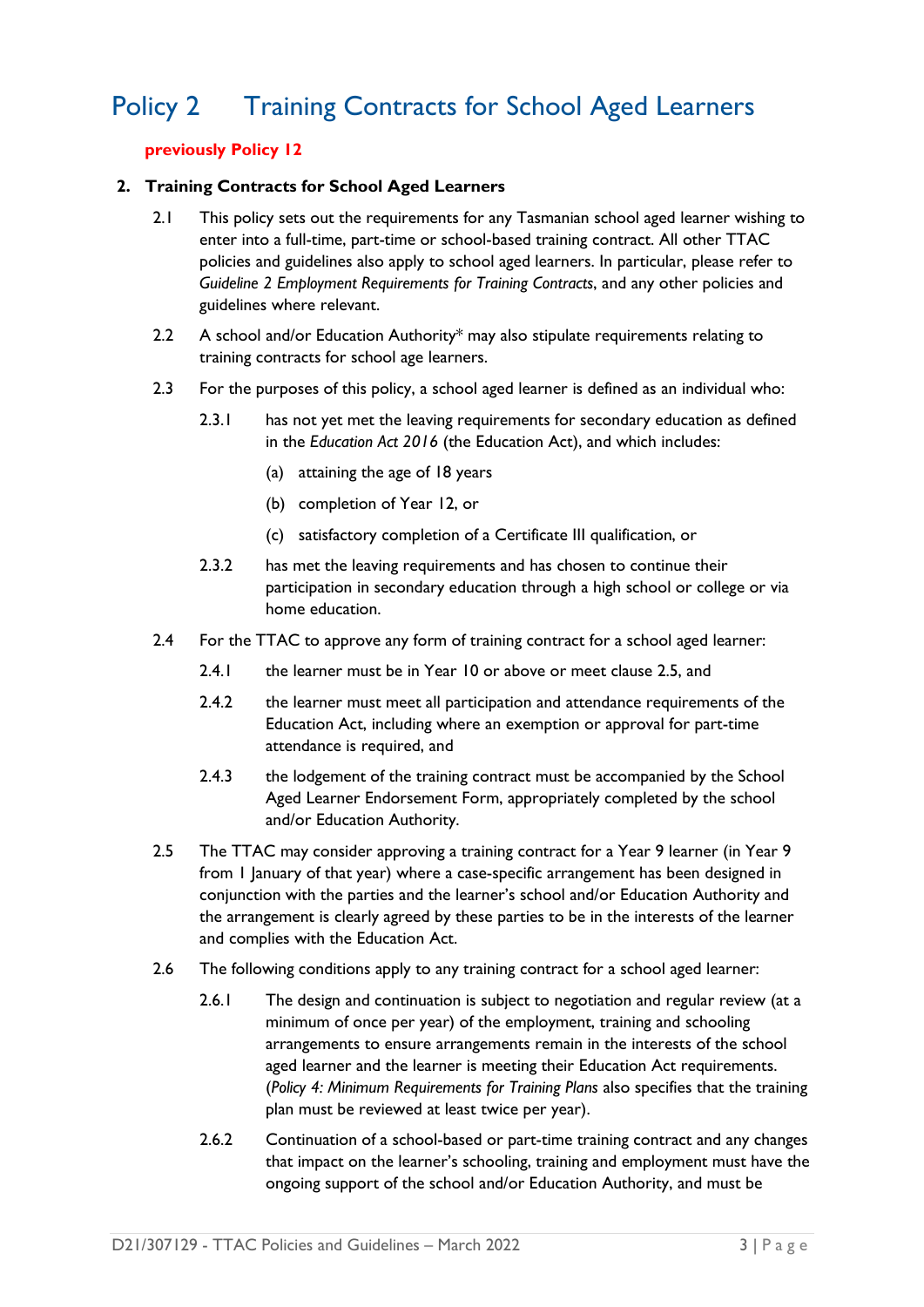recorded by the learner's school and/or Education Authority and made available to the TTAC upon request.

- 2.6.3 The continuation of a full-time training contract and any changes that impact on the learner's training and employment must have the ongoing support of the employer and the Registered Training Organisation (RTO) and must be recorded by the employer and RTO and made available to TTAC upon request.
- 2.6.4 A completed application to cancel the training contract must be provided by the Apprenticeship Network Provider (ANP) to the relevant school and/or Education Authority and include the reason for cancellation.
- 2.7 A school-based training contract is a form of part-time training contract which combines employment, training and school education, enabling a learner to gain a nationally recognised qualification during their period of compulsory education. In addition to the conditions in 2.6, the following applies to a school-based training contract:
	- 2.7.1 The learner must be engaged in paid employment for a minimum of 7.5 hours per week.
- 2.8 School-based and full-time training contracts are the recommended options for school aged learners participating in secondary education. Part-time training contracts that are not school-based are only available to school aged learners under extenuating circumstances and with the support of the school and/or Education Authority.
- 2.9 Parties to a new or existing part-time training contract for a school aged learner may apply to vary the minimum hours of employment specified in clause 2.3.2 of *Guideline 2 Employment Requirements for Training Contracts*. Parties to a new or existing school-based training contract for a school aged learner may apply to vary the minimum hours of employment specified in clause 2.7. Variations must have the support of the school and/or Education Authority. The TTAC will notify parties in writing as to whether the application to vary is approved or refused, and if approved, any conditions or amendments. Varied arrangements should not be implemented until approval has been granted and all affected parties notified.
- 2.10 Parties to existing training contracts for a school aged learner may apply to TTAC to vary the training contract from full-time, part-time or school-based. Variations to change the training contract must have the support of the school and/or Education Authority. The TTAC will notify parties in writing as to whether the application to vary is approved or refused, and if approved, any conditions or amendments. Varied arrangements should not be implemented until approval has been granted and all affected parties notified.

*\* For the purpose of this Policy, an Education Authority is one of the following: the Tasmanian Department of Education; Office of the Education Registrar; Catholic Education Tasmania; and Independent Schools Tasmania. References to the Education Authority are only applicable where the Education Authority has a policy stipulating their involvement is required.*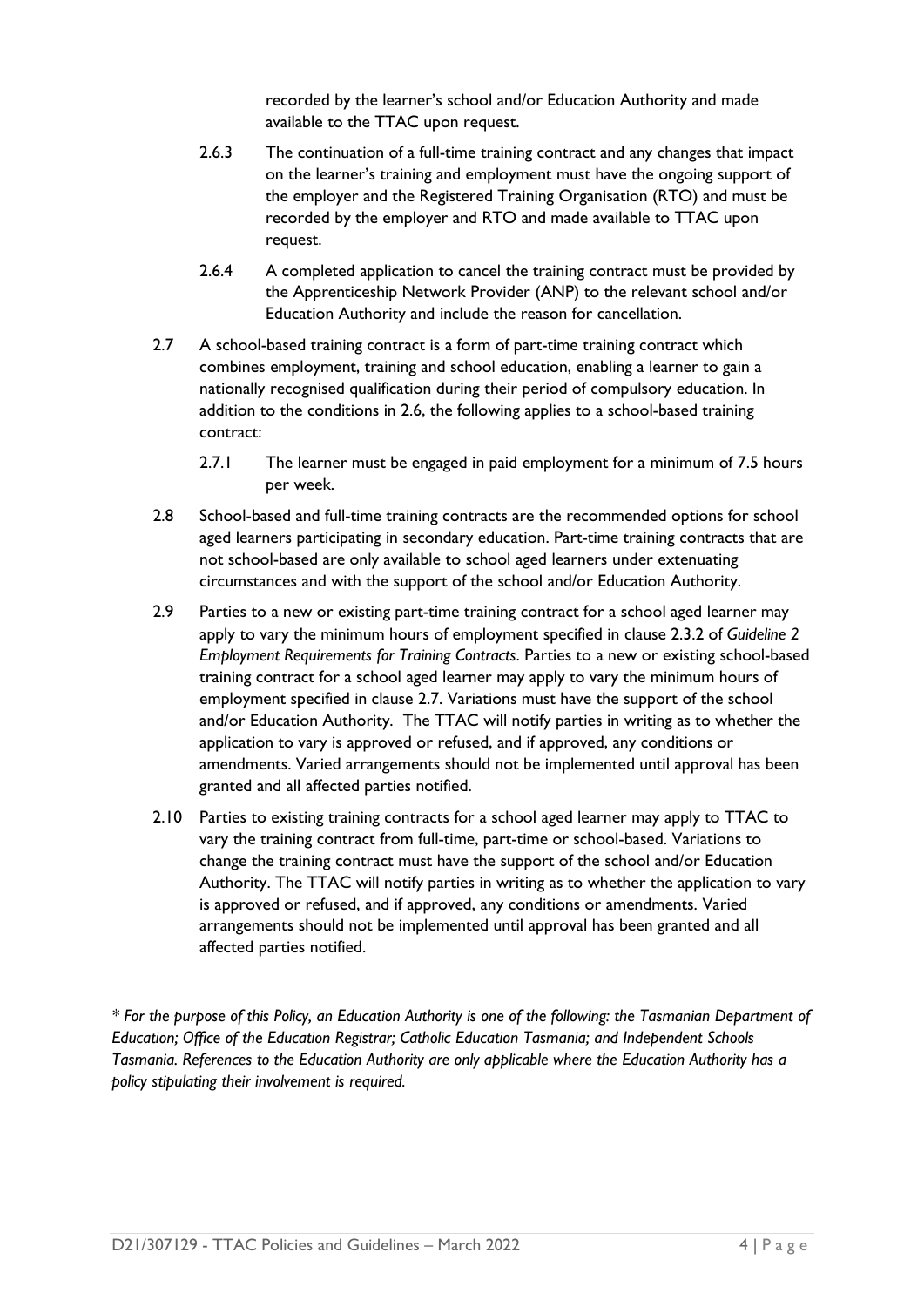### <span id="page-6-0"></span>Policy 3 Supervision Under a Training Contract

### **previously Policy 13**

#### **3. Supervision under a Training Contract**

- 3.1 Supervision under a training contract is the oversight of training on the worksite provided to an apprentice/trainee learning under a training contract. Supervision includes oversight by the supervising person of the work of the apprentice/trainee for the purposes of:
	- 3.1.1 directing, demonstrating, monitoring and checking the apprentice/trainee in a way that is appropriate to the apprentice/trainee's level of competency and to the level of competency required under the relevant qualification, and
	- 3.1.2 ensuring they have the capacity to respond in an emergency situation.
- 3.2 The training contract obligations require that an employer must provide appropriate facilities and experienced people to facilitate the training and supervise the apprentice/trainee while at work. In accordance with the National Code of Good Practice for Australian Apprenticeships, the employer is to provide the apprentice/trainee with a suitably skilled and/or qualified nominated supervisor.
- 3.3 An effective workplace supervisor:
	- (a) supports a safe and supportive workplace
	- (b) integrates learning tasks into work activities based on the Training Plan
	- (c) manages safety and production risks while training
	- (d) acts as a role model
	- (e) meets with the Registered Training Organisation (RTO) regularly (a minimum of twice per year) to ensure effective training delivery and assessment practices, to review progress through the Training Plan, and to amend the Training Plan as needed
	- (f) promotes independence and self-direction in learning
	- (g) manages the apprentice/trainee's training needs and motivation
	- (h) provides regular feedback and encouragement
	- (i) maintains records of progress, for example regular reporting of progress against the Training Plan, and
	- (j) helps the apprentice/trainee develop problem solving and general employability skills.
- 3.4 For the purposes of this policy, there are three levels of accountability for supervision:
	- 3.4.1 employer ultimately responsible for compliance with this policy as a signatory to the training contract
	- 3.4.2 nominated supervisor (may be the same person as the employer) responsible for coordinating the day-to-day supervision of an apprentice/trainee, and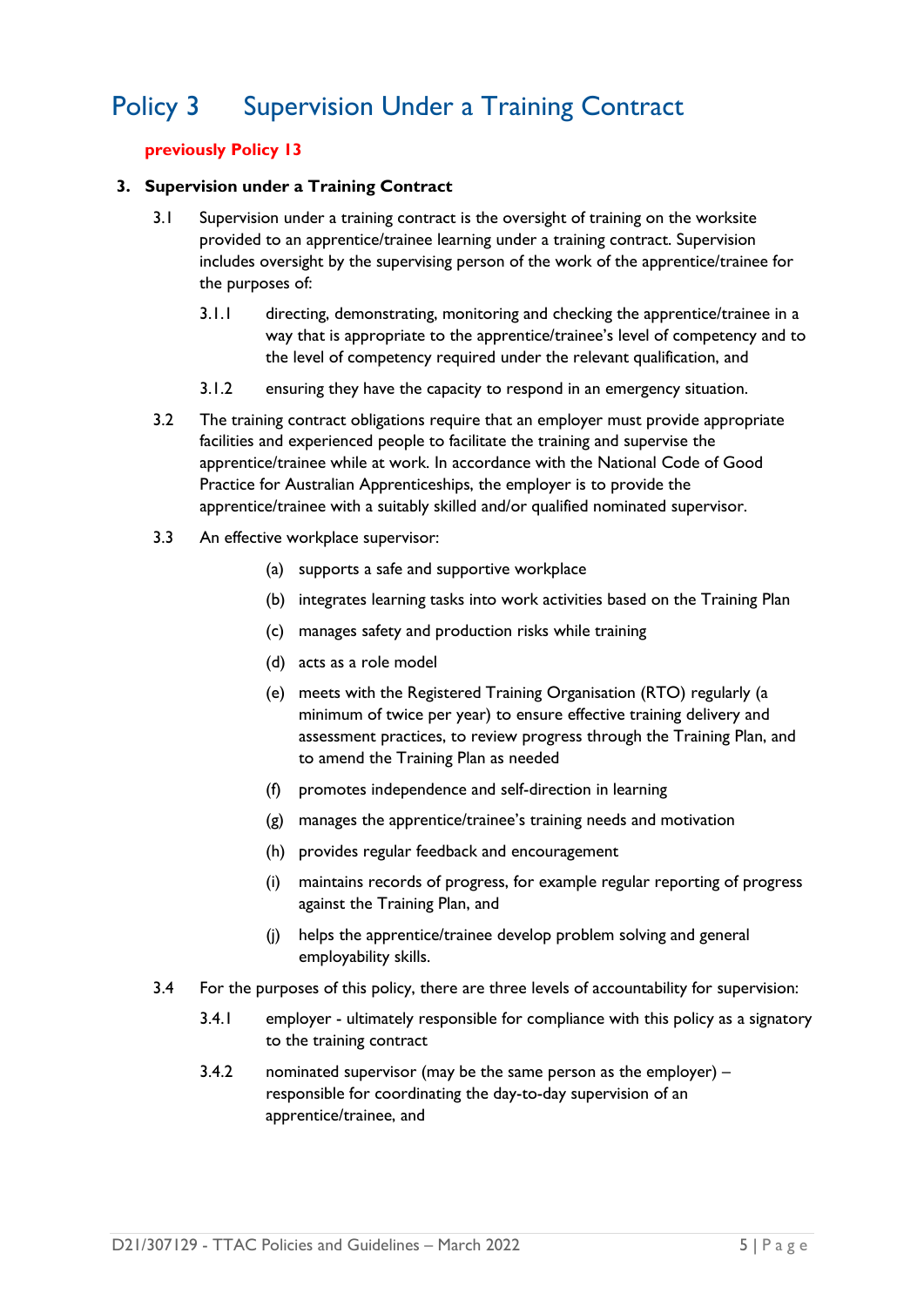3.4.3 work task supervisor (may be the same person as the nominated supervisor and/or the employer) – oversees and trains the apprentice/trainee as they perform their work and holds the relevant skills and/or qualifications to do so.

The following two sections outline the responsibilities of the nominated supervisor and the work task supervisor.

### **NOMINATED SUPERVISOR**

- 3.5 The nominated supervisor is responsible for the supervision of the on the job training provided to an apprentice/trainee.
- 3.6 The nominated supervisor must be either:
	- (a) the employer, who is a party to the training contract, or
	- (b) a person who is directly employed by the employer.
- 3.7 The nominated supervisor must be named in the Training Plan.
- 3.8 The nominated supervisor must ensure that:
	- 3.8.1 the apprentice/trainee knows at all times who their work task supervisor is
	- 3.8.2 the work task supervisor holds the relevant skills and/or qualifications and is competent and experienced in the activities in which they are providing training and instruction (as per 13.10 below)
	- 3.8.3 the work task supervisor knows their roles and responsibilities in training the apprentice/trainee and has a clear understanding of the tasks and competencies required for the training
	- 3.8.4 work allocated to the apprentice/trainee reflects the trade and vocational competencies in the qualification being delivered by the Registered Training Organisation (RTO), and
	- 3.8.5 work allocated to the apprentice/trainee appropriately reflects their current skill level and level of competence and is commensurate with the stage of progress that the apprentice/trainee has attained as per their Training Plan.

### **WORK TASK SUPERVISOR**

- 3.9 The work task supervisor is responsible for the supervision of the apprentice/trainee as they perform their work task.
- 3.10 The work task supervisor is required to:
	- (a) hold a relevant qualification which is aligned to the occupation in which the apprentice/trainee is engaged, or
	- (b) have sufficient experience, knowledge and skills in that vocational occupation area to be able to meet the competencies required in that qualification, if they were to be assessed.
- 3.11 The person responsible for the supervision of an apprentice/trainee may change over the term of the apprenticeship or traineeship dependent on the skills and competencies in which the apprentice/trainee is being trained at a point in time, and the apprentice/trainee's skill level.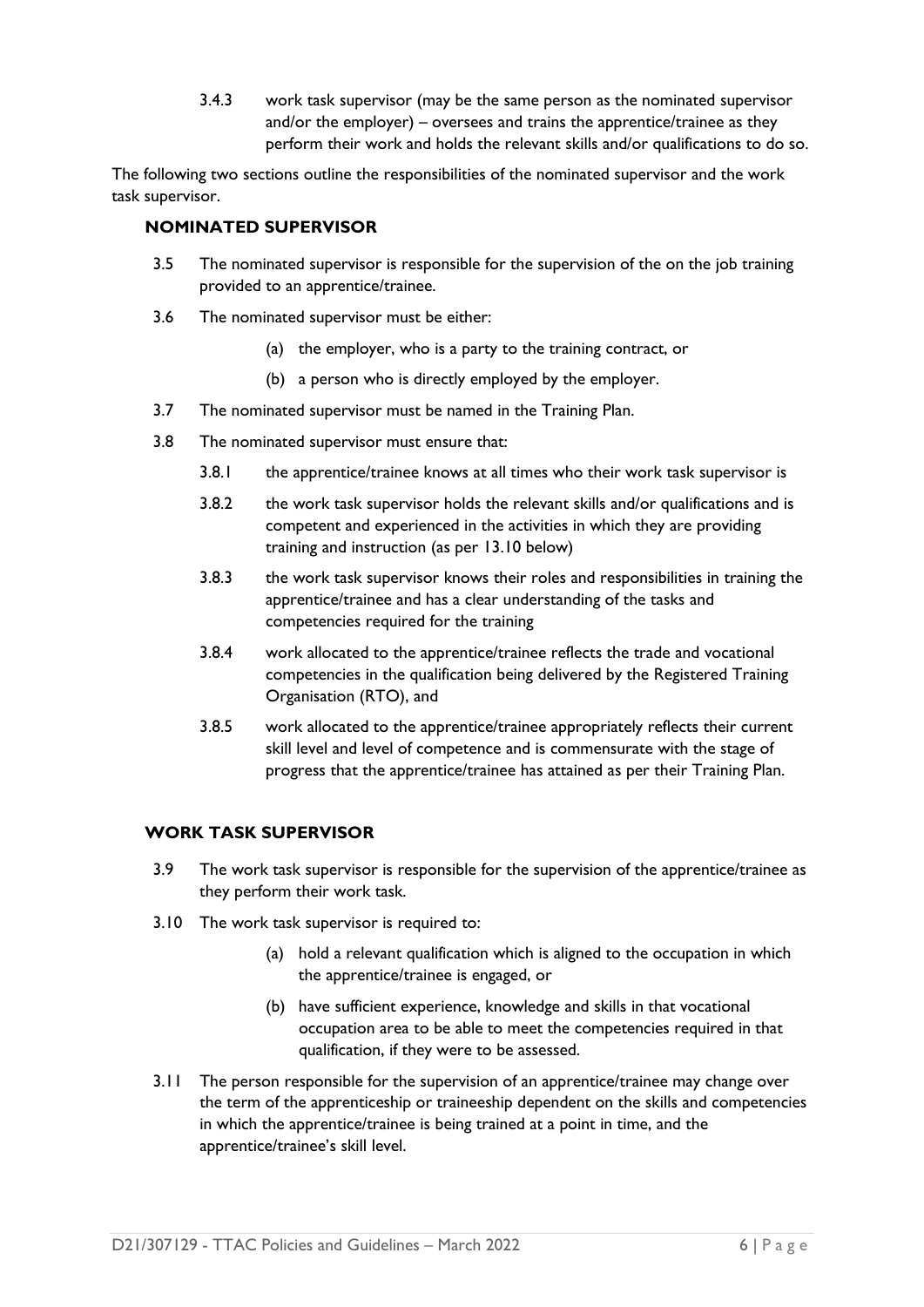### **GENERAL REQUIREMENTS**

- 3.12 In the case of a Group Training Organisation (GTO), the nominated supervisor (who must be an employee of the GTO) is responsible for the supervision conducted by the work task supervisor at the host employer.
- 3.13 In the case of sub-contracted works, the nominated supervisor (who must be a direct employee of the employer) is responsible for the supervision conducted by the work task supervisor at the sub-contractor.
- 3.14 Any changes to the nominated supervisor must be reflected in the Training Plan as part of the bi-annual review.
- 3.15 A supervisor must not be an apprentice/trainee (in the same trade or vocation). Apprentices/trainees may, however, provide peer support to other apprentices/trainees.

### **LEVEL OF SUPERVISION**

- 3.16 The level of supervision provided is to ensure the safety of the apprentice/trainee and others in the workplace and support the successful achievement of the relevant competencies for each individual apprentice/trainee within their qualification.
- 3.17 An apprentice/trainee must not undertake any task unsupervised for which they have not been deemed competent by the training provider and/or which is subject to supervision requirements set by the appropriate authority (have regard to the considerations in 3.18).
- 3.18 In determining whether supervision should be direct or indirect, employers must consider the following:
	- (a) industry supervision standards and codes of practice, for example the *Occupational Licensing (Supervision of Prescribed Work) Code of Practice 2022* or equivalent
	- (b) occupational risk, including the safety of the apprentice/trainee in regard to the work being conducted
	- (c) the training package requirements for that qualification and the structure of the workplace, and
	- (d) the previous relevant work experience, stage of training and level of competency of the apprentice/trainee.
- 3.19 If either or both parties have concerns with the level of supervision being provided, then the level of supervision should be reviewed and agreed by both parties.

#### **Relevant legislation and Codes of practice**

- 3.20 In addition to the training contract obligations in relation to supervision, it is the employer's responsibility to ensure that they aware of, and comply with, the relevant rules and regulations in relation to safety. The key requirements in relation to supervision are included in, but are not limited to, the:
	- (a) *Occupational Licensing Act 2005* (Tas) ensures that contractors, practitioners and other persons engaged in certain occupations, trades or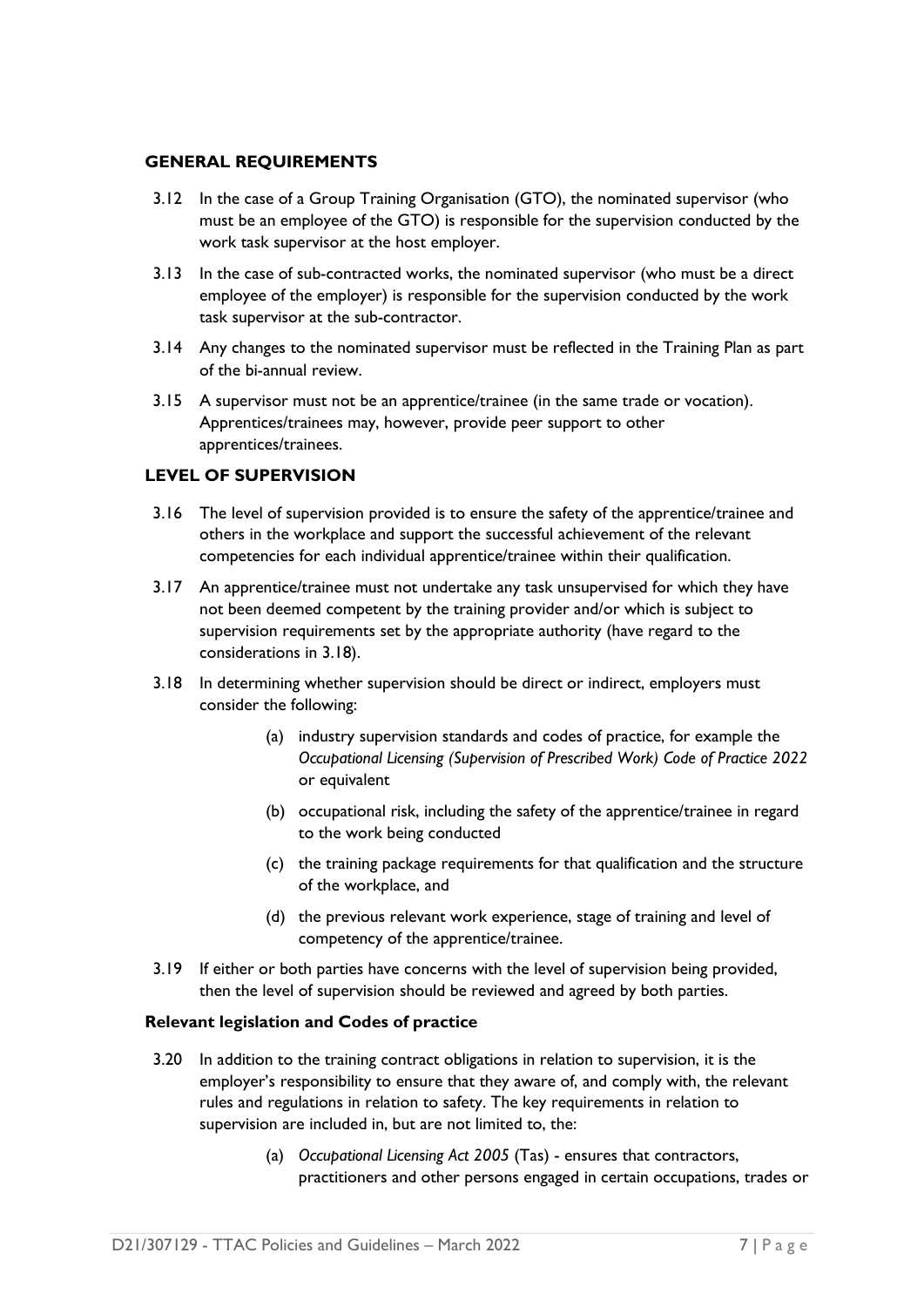callings are appropriately qualified, licensed or regulated to perform their work safely and in accordance with established benchmarks, to promote safety, and to provide for the investigation of incidents in those activities.

- (b) *Occupational Licensing (Supervision of Prescribed Work) Code of Practice 2022 (Tas) –* established subject to section 53 of the Occupational Licensing Act. The Code, issued by Consumer Building and Occupational Services (CBOS) sets minimum standards for the supervision of those required to be supervised in the performance of prescribed work in relation to:
	- (i) Electrical work
	- (ii) Cable jointing and linework
	- (iii) Plumbing work, and
	- (iv) Gas-fitting work.

The requirements in relation to these types of work must be complied with over and above any general requirement in relation to supervision; and

- (c) *Work, Health and Safety Act 2012 (Tas)* legislation that secures the health, safety and welfare of persons at work and for related purposes.
- 3.21 The employer must be able to demonstrate, when requested by relevant authorities, that supervision is available and provided in a manner that is suitable to the relevant training package, regulation and licensing requirements, and that is compliant with any relevant industrial awards covering employment conditions. Relevant authorities include, but are not limited to: the Tasmanian Traineeships and Apprenticeships Committee (TTAC), Worksafe Tasmania, Consumer, Building and Occupational Services (CBOS), Equal Opportunity Tasmania and Fair Work Australia.
- 3.22 TTAC may request a Supervision Plan from an employer if considered appropriate.
- 3.23 Section 34 of the *Training and Workplace Development Act 2013* provides that parties to a training contract must comply with the terms of that contract.
- 3.24 This Policy does not override the legislative requirements of other relevant legislation.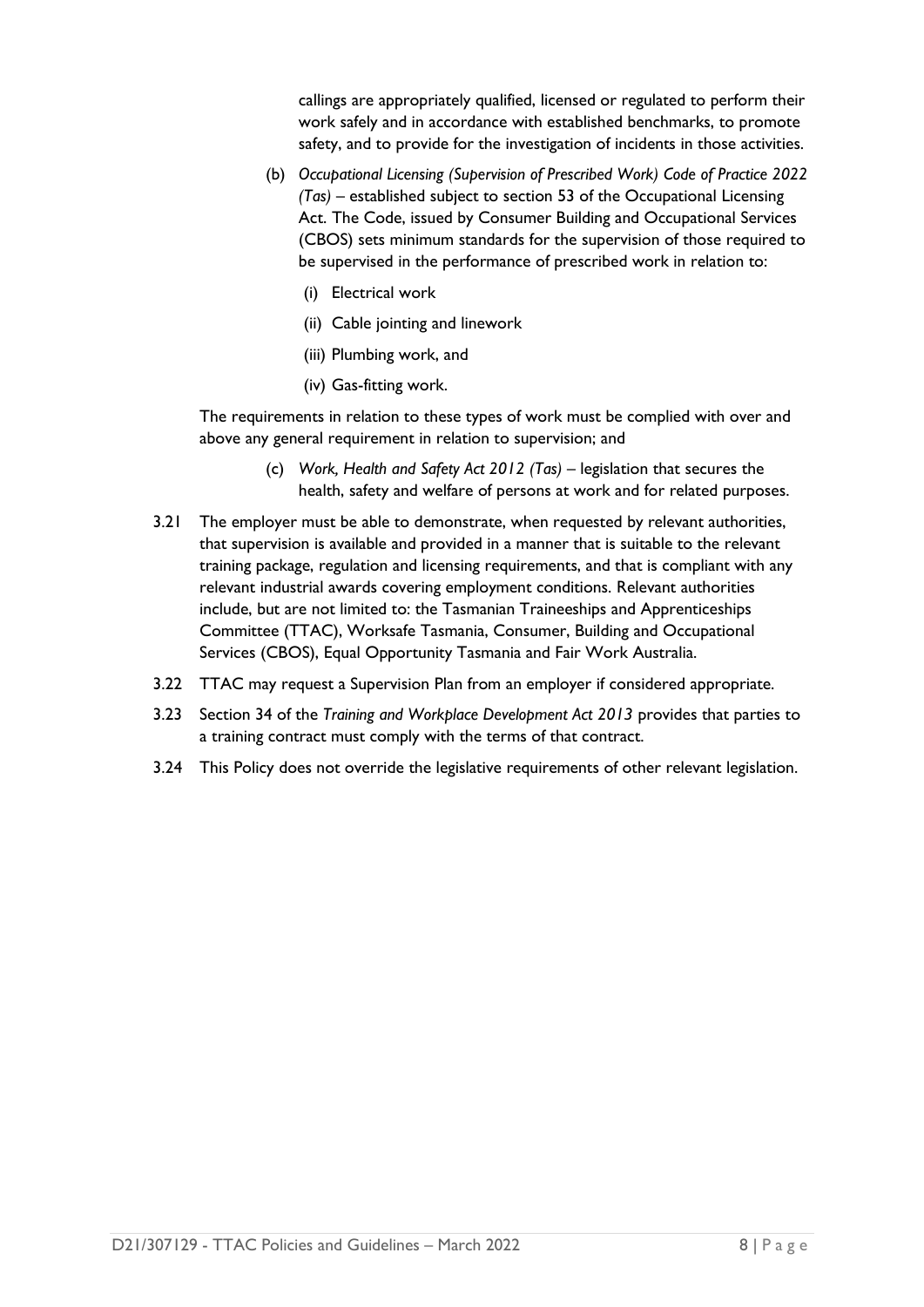### <span id="page-10-0"></span>Policy 4 Minimum Requirements for Training Plans

### **previously Policy 15**

#### **4. Minimum requirements for Training Plans**

- 4.1 Registered Training Organisations (RTOs) must negotiate, develop and document a training plan between employers and apprentices/trainees within three months of the training contract registration date.
- 4.2 The RTO must review the training plan with the apprentice/trainee and the employer at least twice per year, and maintain records of the reviews that are signed by the RTO, the employer and the apprentice/trainee.
- 4.3 The training plan must contain, as a minimum:
	- (a) the qualification title and national code
	- (b) a list of all the units to be completed to satisfy the requirements of the qualification, both core and elective
	- (c) provision for recording where either national recognition, credit transfer or RPL has been granted for particular units
	- (d) support services to be provided (if required)
	- (e) dates and times for training and assessment for each unit or group of units (which should be negotiated and amended as required and agreed by the apprentice/trainee, employer and RTO)
	- (f) the site where both training and assessment will occur for each unit or group of units (e.g. workplace, RTO boardroom etc.)
	- (g) the primary resources required for training and assessment for each unit or group of units (e.g. specific equipment and where this is located)
	- (h) the name of and contact details for the responsible person for training and assessment for each unit or group of units (must also specify whether workplace representative or RTO staff member)
	- (i) the name of and contact details for the nominated supervisor *(see Policy 3 Supervision Under a Training Contract)*
	- (j) the specific methodology to be used for training and assessment for each unit or group of units (as negotiated by the apprentice/trainee, employer and RTO)
	- (k) negotiated reporting arrangements between the RTO, the employer and the apprentice/trainee, which includes the following:
		- (i) the methodology and timeframes for providing feedback regarding progress and participation, and
		- (ii) the dates on which the reviews of the training plan will take place.
	- (l) in addition to 4.3(k), for school aged learners, agreed reporting arrangements between the RTO and the Education Authority and/or school, and
	- (m) signatures of apprentice/trainee, employer and RTO representative.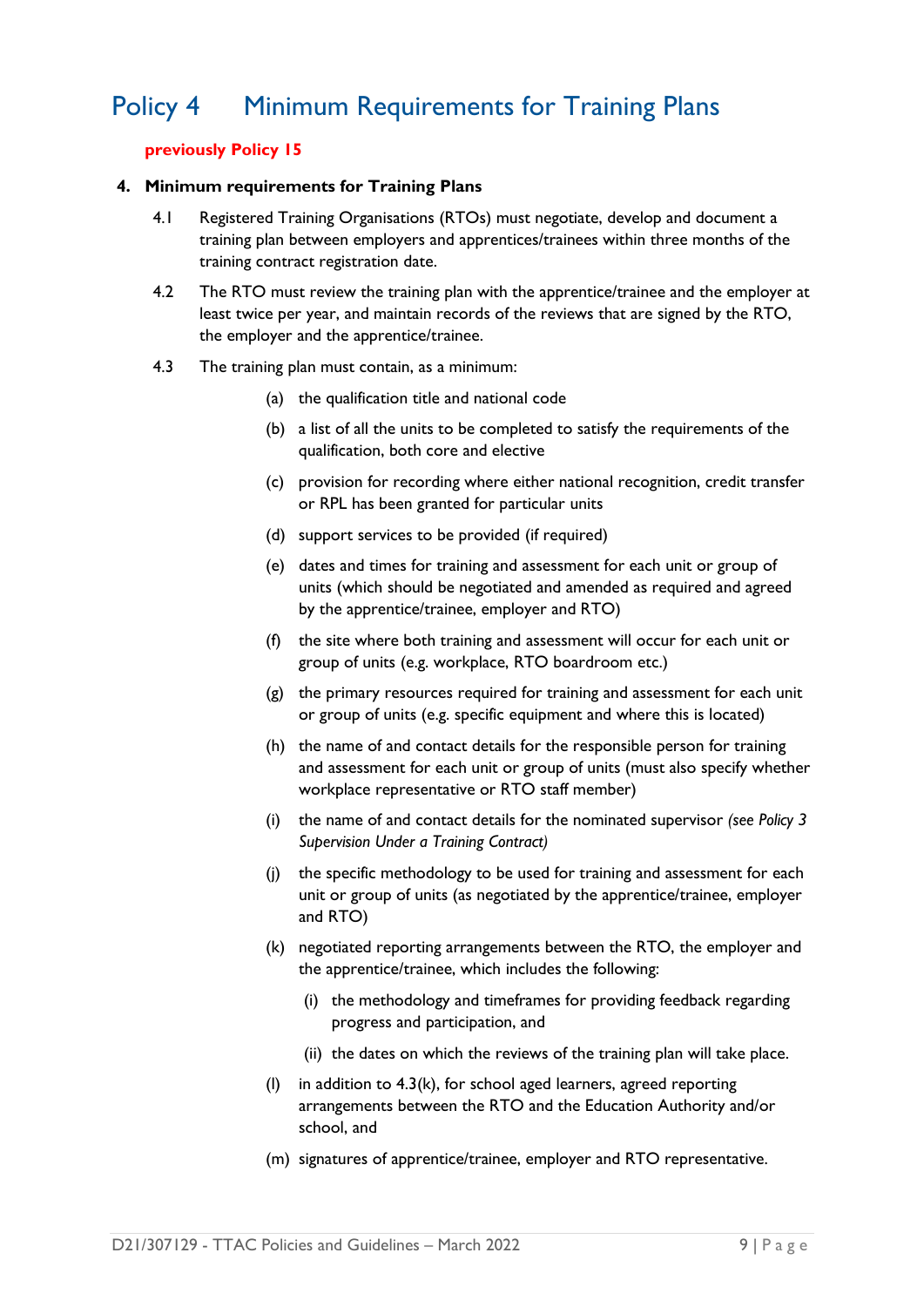- 4.4 Where the apprentice/trainee and the RTO believe that the apprentice/trainee is ready to be assessed against the qualification earlier than scheduled in the training plan, the employer must either support the apprentice/trainee to enable the assessment or provide evidence clearly identifying, in conjunction with the RTO, why assessment cannot occur.
- 4.5 For school aged learners undertaking full-time, part-time and school based apprenticeships/traineeships, a copy of the training plan (original and any updated versions) must be provided to the learner's school and/or Education Authority at the time of each of the two reviews undertaken every year.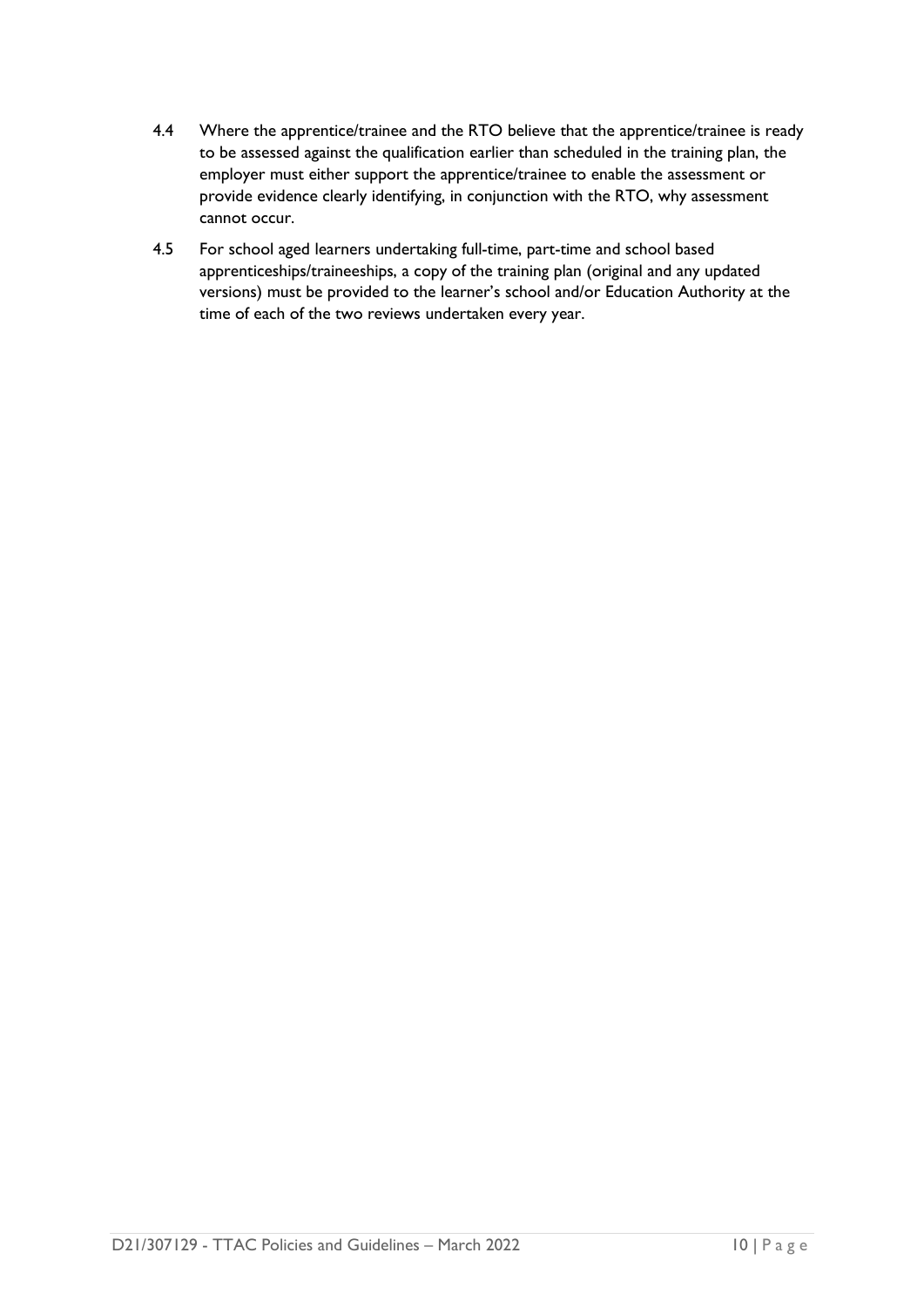### <span id="page-12-0"></span>Policy 5 Change of a Training Contract Qualification

### **previously Policy 16**

#### **5. Change of a Training Contract Qualification**

- 5.1 Where the parties to a training contract seek to change the qualification to better suit their needs, the following will apply:
	- 5.1.1 The parties of the training contract must apply on the approved template to the TTAC or its delegate. This application will not be considered unless it is submitted with a new training contract and training program outline.
	- 5.1.2 A probation period will apply to the new training contract.
	- 5.1.3 The 'change will take effect from date' is the date that the current training contract will cease, therefore, the commencement date on the new training contract will be the day after that date.
	- 5.1.4 Parties will be notified of the decision in writing.
	- 5.1.5 Where there is there an upgraded training package, the Registered Training Organisation (RTO) must notify Skills Tasmania by submitting a notification of transition of qualification.
	- 5.1.6 Exemptions from these requirements may be considered on application to Skills Tasmania.

### <span id="page-12-1"></span>Policy 6 Transfer to a new Registered Training **Organisation**

#### **previously Policy 1**

#### **6. Transfer to a new Registered Training Organisation (RTO)**

- 6.1 Where a transfer to a new RTO is requested:
	- 6.1.1 The parties of the training contract must apply on the approved template to the TTAC or its delegate.
	- 6.1.2 The application must be signed by the employer, apprentice/trainee, the new RTO and the original RTO.
	- 6.1.3 Where the original RTO is not contactable, the TTAC or its delegate may approve the transfer of RTO by order.
	- 6.1.4 Skills Tasmania may investigate and parties will be notified of the decision in writing.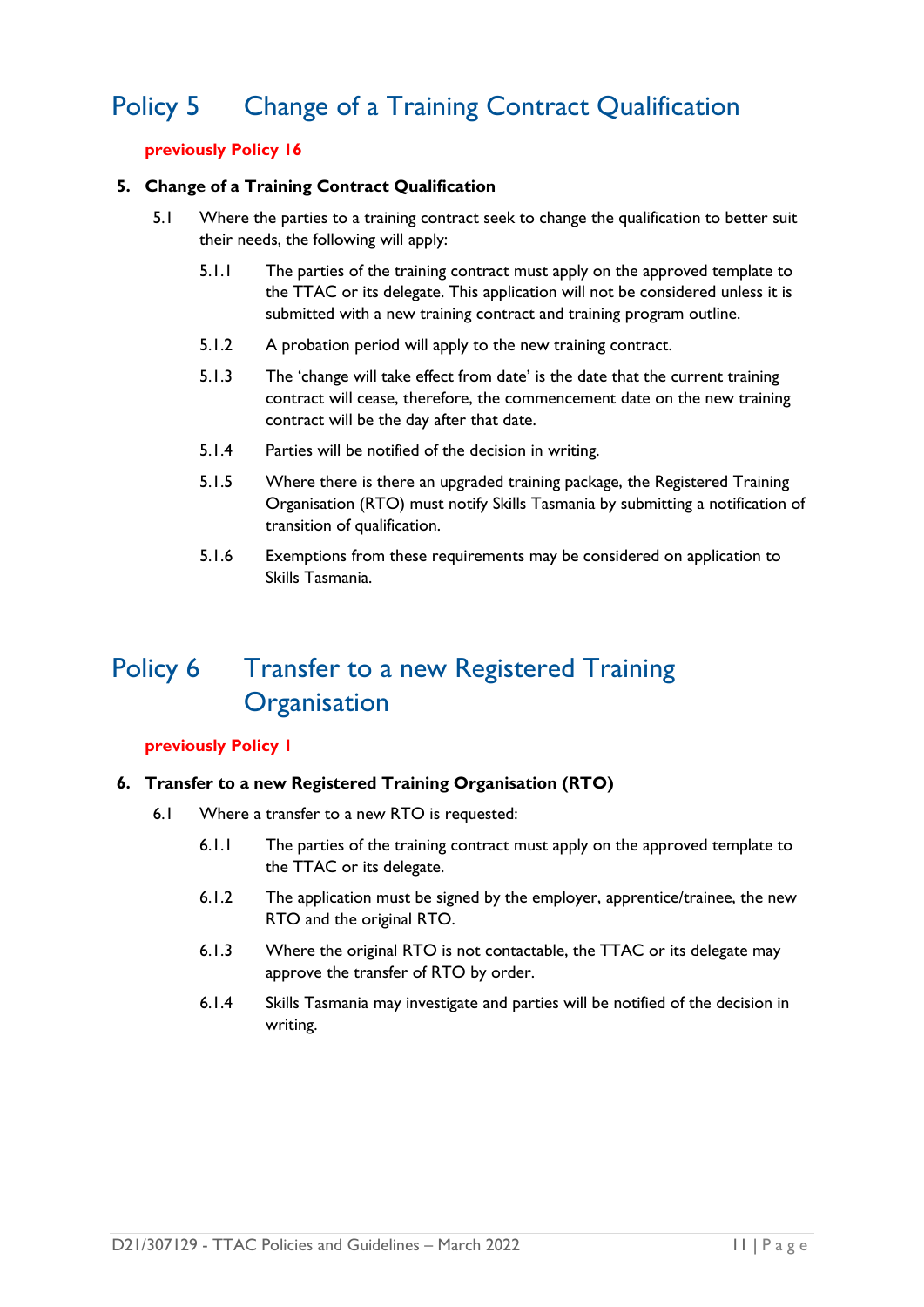### <span id="page-13-0"></span>Policy 7 Extension of a Training Contract

### **previously Policy 2**

### **7. Extension of a Training Contract**

- 7.1 The nominal term of a training contract may be extended upon application to TTAC by the parties to the contract.
	- 7.1.1 The parties must apply on the approved template to the TTAC or its delegate.
- 7.2 A Workforce Training Consultant may investigate the reasons for the extension application in order to approve/not approve the extension application.
- 7.3 Parties will be notified of the decision in writing.

### <span id="page-13-1"></span>Policy 8 Apprentices/Trainees and Industrial Disputes

### **previously Policy 5**

#### **8. Apprentice/Trainees and Industrial Disputes**

- 8.1 The interruption of an apprentice/trainee's employment is subject to considerations entirely different from those applying in the case of other employees because of the existence of the training contract.
- 8.2 TTAC takes the view that during the currency of any dispute, apprentices/trainees should not be employed on work different to that on which they were engaged prior to the dispute. Where this is not practicable, they may be allocated work at the employer's discretion, but employment may not be on work which would be considered 'strike breaking'.
- 8.3 The employer should see that apprentices/trainees are employed under supervision appropriate to the tasks on which they are being employed e.g. the opportunity could be taken to allow for additional structured training.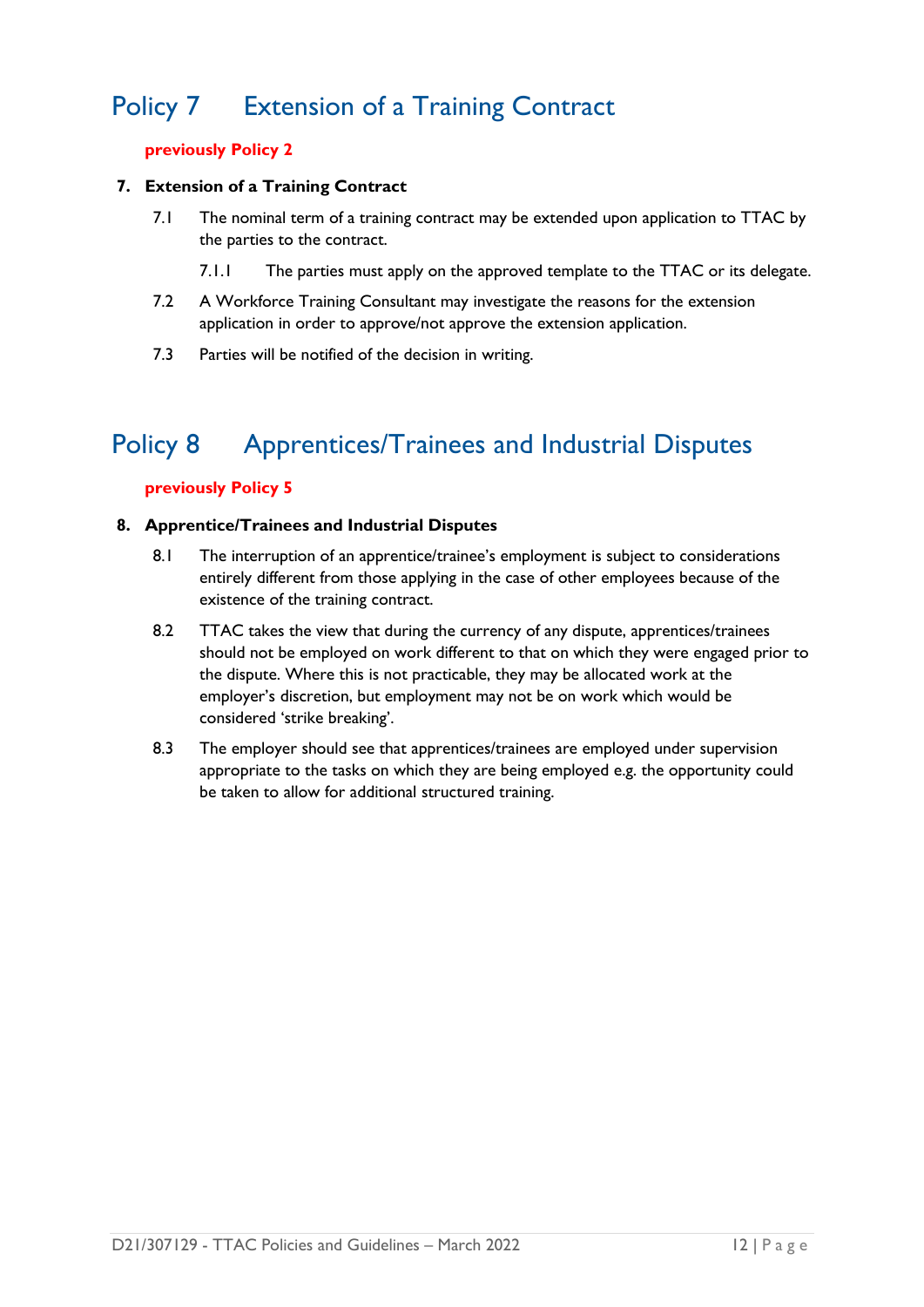### <span id="page-14-0"></span>Policy 9 Competency-based Wage Progression in the Building Industry

### **previously Policy 17**

### **Background**

Section 15.9 of the Building and Construction General On‐site Award 2010 enables TTAC to require apprentices to demonstrate competency and any minimum necessary work experience for the purposes of progressing to the next apprentice wage level.

Students graduating with a Certificate II in a building-related trade may be significantly disadvantaged in attaining an apprenticeship as they would ordinarily be entitled to second year apprentice wages in their first year.

This policy is aimed at balancing the competency attainment of a student and the value placed on this attainment by a prospective employer by giving six months' time credit to a new apprentice in the first year of their apprenticeship.

This policy is aimed at supporting the notion of competency progression in the Award and does not cut across the functions and powers of the Fair Work Ombudsman in administering the provisions of the Award.

### **9. Competency-based Wage Progression in the Building Industry**

- 9.1 First year building apprentices who hold a relevant Certificate II qualification are eligible for six months' credit resulting in a nominal duration of 42 months for their apprenticeship, allowing them to progress to the second stage after six months.
- 9.2 An eligible apprentice must be able to provide documentary evidence of successful completion of the Certificate II qualification.
- 9.3 This policy does not limit other types of credit through credit transfer, recognition of prior learning or time served under a previous training contract.
- 9.4 The following table details the Certificate II qualifications and the related apprenticeship qualification:

| <b>National code and</b><br>qualification                                   | Apprenticeship                                                                           | <b>Amount of credit</b> |
|-----------------------------------------------------------------------------|------------------------------------------------------------------------------------------|-------------------------|
| <b>CPC20112</b><br>Certificate II in Construction (or<br>its replacement)   | Any Certificate III construction<br>qualification from the<br>Construction, Plumbing and | 6 months                |
| CPC20211<br>Certificate II in Construction<br>Pathways (or its replacement) | Services Training Package (CPC),<br>approved as an apprenticeship in<br>Tasmania.        |                         |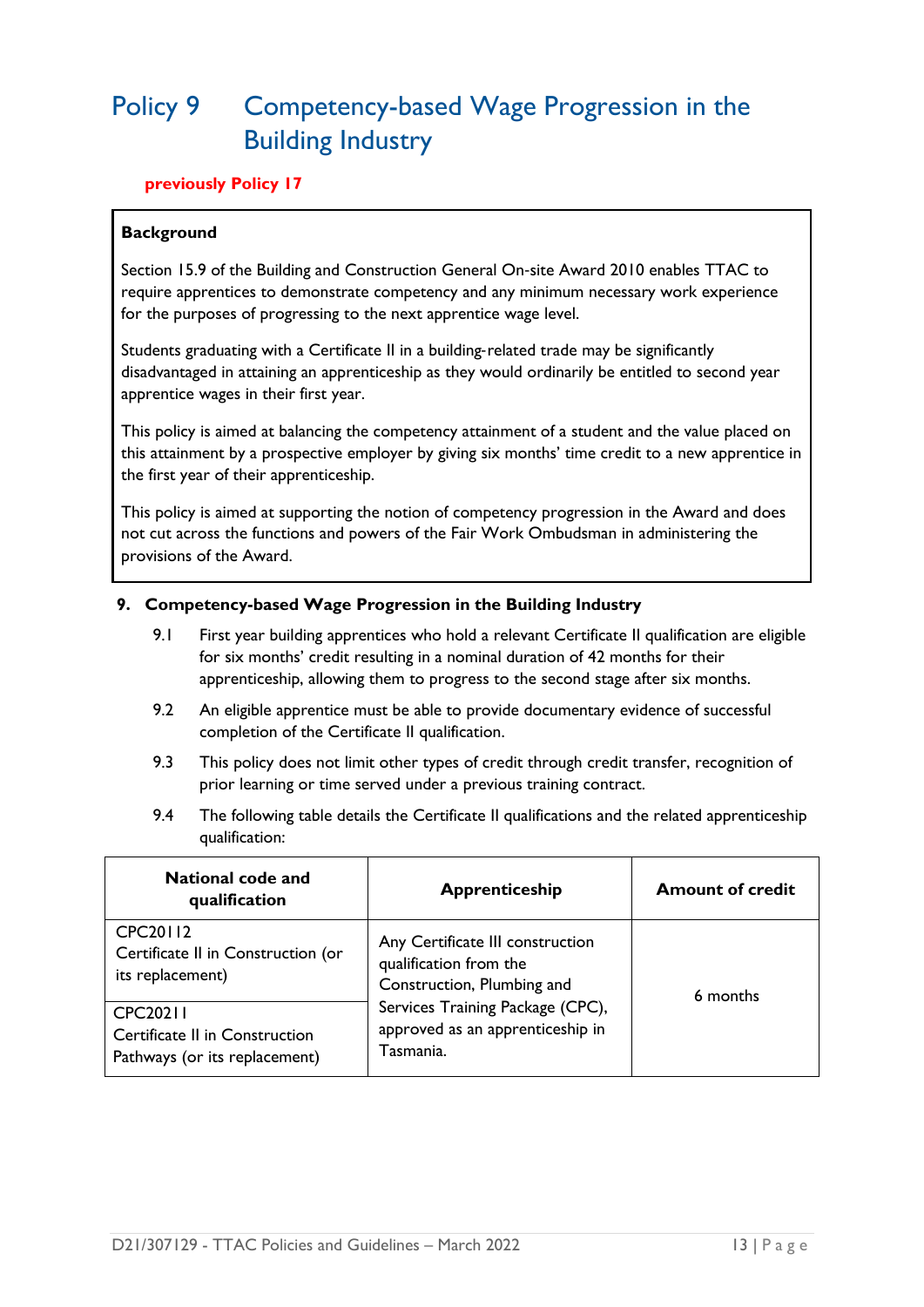### <span id="page-15-0"></span>Policy 10 Abandonment of Training Contract by Apprentice/Trainee

### **previously Policy 14**

### **10. Abandonment of Training Contract by Apprentice/Trainee**

- 10.1 When advice is received that indicates an apprentice/trainee has abandoned their training contract a Workforce Training Consultant may investigate and report to TTAC or its delegate.
- 10.2 After consideration of the circumstances and any reason(s) for the abandonment of the training contract and attempts made to resolve the situation prior to abandonment TTAC may, having followed its requirements under the Act:
	- (a) issue a direction to either or both parties
	- (b) cancel the training contract
	- (c) amend the training contract
	- (d) transfer the training contract
	- (e) suspend the training contract
	- (f) temporarily release either or both parties from their obligations under the training contract
	- (g) impose a condition in respect to the operation of the training contract
	- (h) impose a penalty on either party
	- (i) determine that an employer is not a fit and proper person for the purpose of entering into training contracts
	- (j) consider if any condition should be placed on the approval of any future training contract.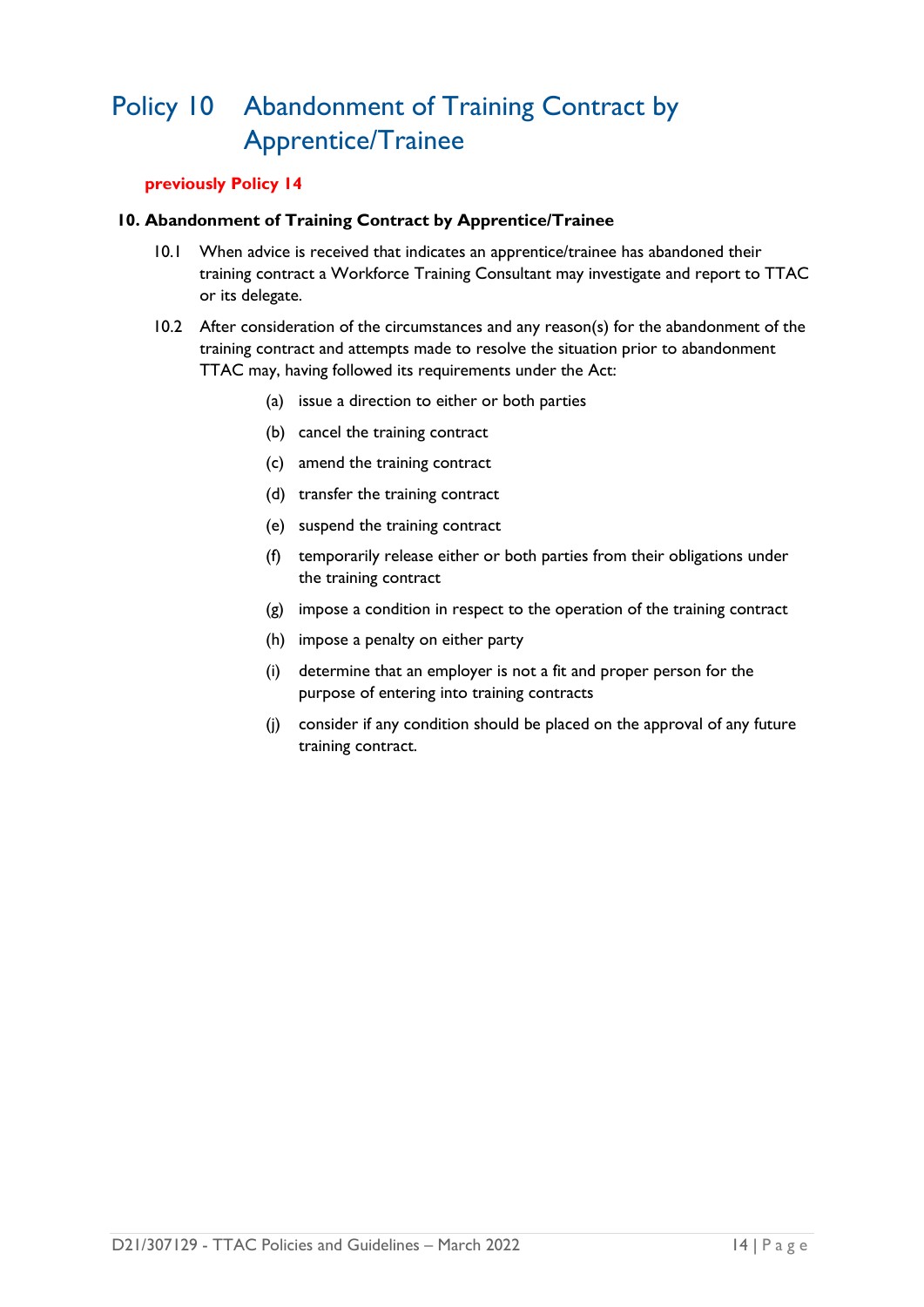## <span id="page-16-0"></span>TTAC Guidelines

### <span id="page-16-1"></span>Guideline 1 Entering into a Training Contract

Sections 21, 30, 31 and 32 of the *Training and Workforce Development Act 2013*

**incorporating previous policies and guidelines: Policy 10 – Relationship of Qualification to Occupation; Policy 11 – Signatories to Training Contracts; Guideline 13 – Limits on Entering into a Training Contract; Guideline 14 – Training Contracts**

### **1. Entering into a Training Contract**

- 1.1 A training contract is a legally binding contract between an employer and employee for the purpose of providing structured training that results in the employee gaining a nationally recognised qualification.
- 1.2 In Tasmania, it is the Tasmanian Traineeships and Apprenticeships Committee (TTAC) who has the power to approve or refuse to approve a training contract. To enter into a training contract, the prospective apprentice/trainee must:
	- 1.2.1 be an Australian citizen or hold an eligible visa that allows the holder to work, study and enter into a training contract in Australia
	- 1.2.2 be employed in a role and undertake duties within a workplace that directly relates to the qualification and supports them to obtain the competencies of the qualification named in the training contract, and
	- 1.2.3 understand and be able to comply with all TTAC Policies and Guidelines and the obligations outlined in the national training contract.
- 1.3 The training contract duration must not exceed the current eligible visa duration.
- 1.4 To enter into a training contract, the employer must:
	- 1.4.1 where relevant, hold the appropriate licence/s in accordance with occupational licensing requirements, and ensure that any host employers and/or subcontractors also hold the appropriate licence/s
	- 1.4.2 be able to provide a suitable workplace, supervision, equipment and duties that directly relates to the qualification and supports the apprentice/trainee to obtain the competencies required to achieve the qualification named in the training contract
	- 1.4.3 not also be the apprentice/trainee, and
	- 1.4.4 understand and be able to comply with all TTAC Policies and Guidelines and the obligations outlined in the national training contract.
- 1.5 The policies and guidelines with particular relevance to entering into a training contract include:
	- 1.5.1 Guideline 2: Employment requirements for training contracts
	- 1.5.2 Guideline 3: Probation under a Training Contract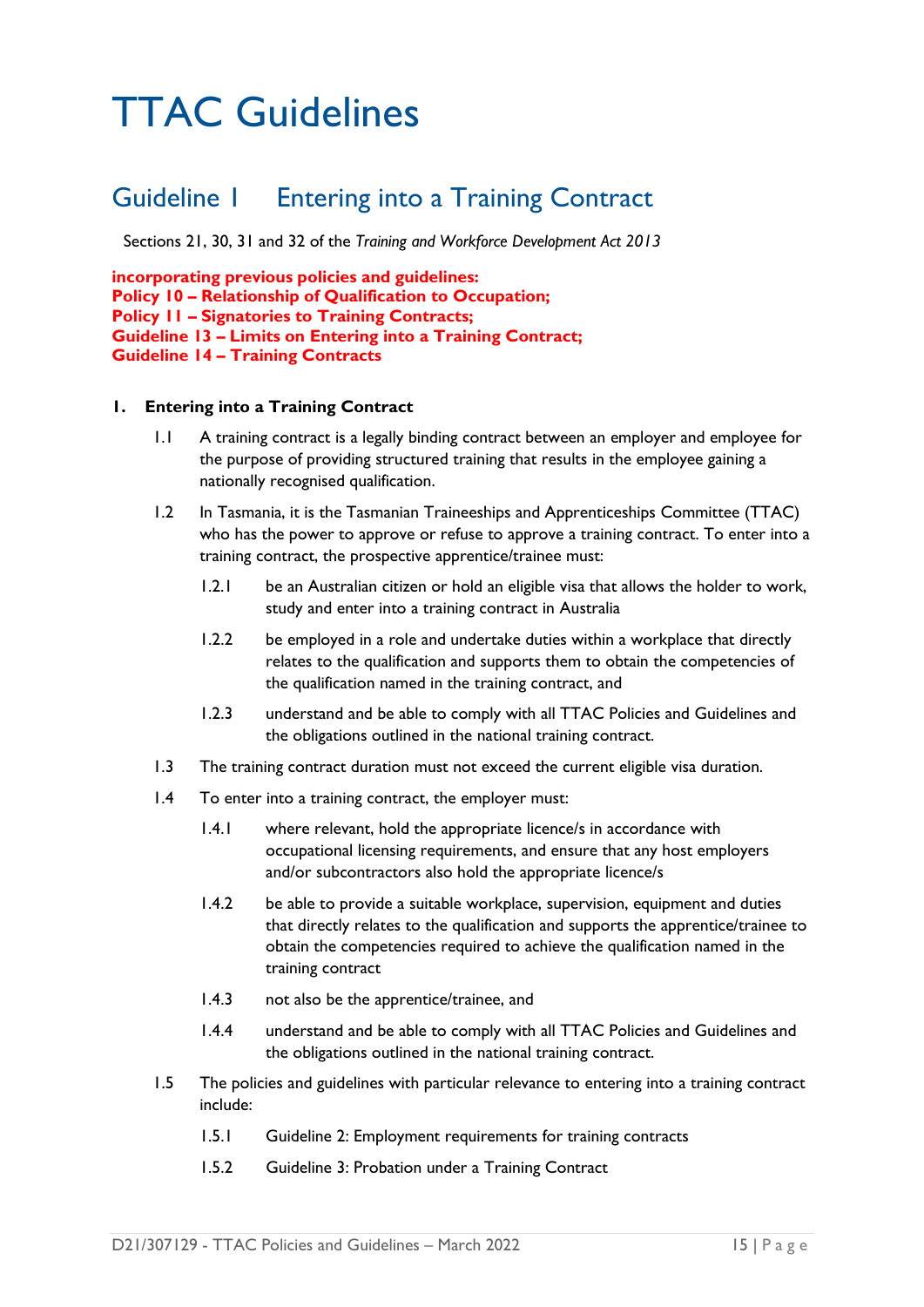- 1.5.3 Policy 2: Training Contracts for School Aged Learners
- 1.5.4 Policy 3: Supervision under a Training Contract
- 1.6 For any training contract to be approved by the TTAC, it must be:
	- 1.6.1 for a qualification that is approved to be undertaken as an apprenticeship or traineeship in Tasmania
	- 1.6.2 for a qualification or equivalent qualification that is not already held by the prospective apprentice/trainee, unless there are exceptional circumstances (see1.10 below)
	- 1.6.3 on the approved training contract template, with all mandatory fields completed
	- 1.6.4 signed by the parties to the training contract, noting:
		- (a) an individual under 18 years of age must have their parent or guardian sign the training contract. In such cases, the parent or guardian agrees to uphold the responsibilities of the training contract until the apprentice/trainee turns 18 years of age.
		- (b) if the individual under 18 years of age is unable or unwilling to obtain their parent or guardian's signature then a parent/guardian waiver form should be completed and submitted with the training contract
	- 1.6.5 supported by a Training Program Outline completed by the RTO and held by the ANP, confirming that the RTO is able to provide the training and assessment services required to deliver the approved qualification listed on the training contract
	- 1.6.6 accompanied by a School Aged Learner Endorsement Form, appropriately completed by the school and/or Education Authority, if the learner is under 18 years of age. *(See Policy 2: Training Contracts for School Aged Learners for a definition of a school-aged learner),* and
	- 1.6.7 submitted for approval to TTAC within twenty-eight (28) calendar days of the commencement date entered on the training contract.
- 1.7 The TTAC may refuse to approve a training contract if it does not meet any of the requirements of the TTAC Policies and Guidelines, the *Training and Workforce Development Act 2013* and other legislation relating to training contracts.
- 1.8 The TTAC will notify parties to a training contract in writing of whether it has approved or refused to approve a training contract and if approved, of any conditions or amendments.
- 1.9 Where there are exceptional circumstances the parties must discuss with a Workforce Training Consultant before approval is sought from the TTAC for entering into a training contract.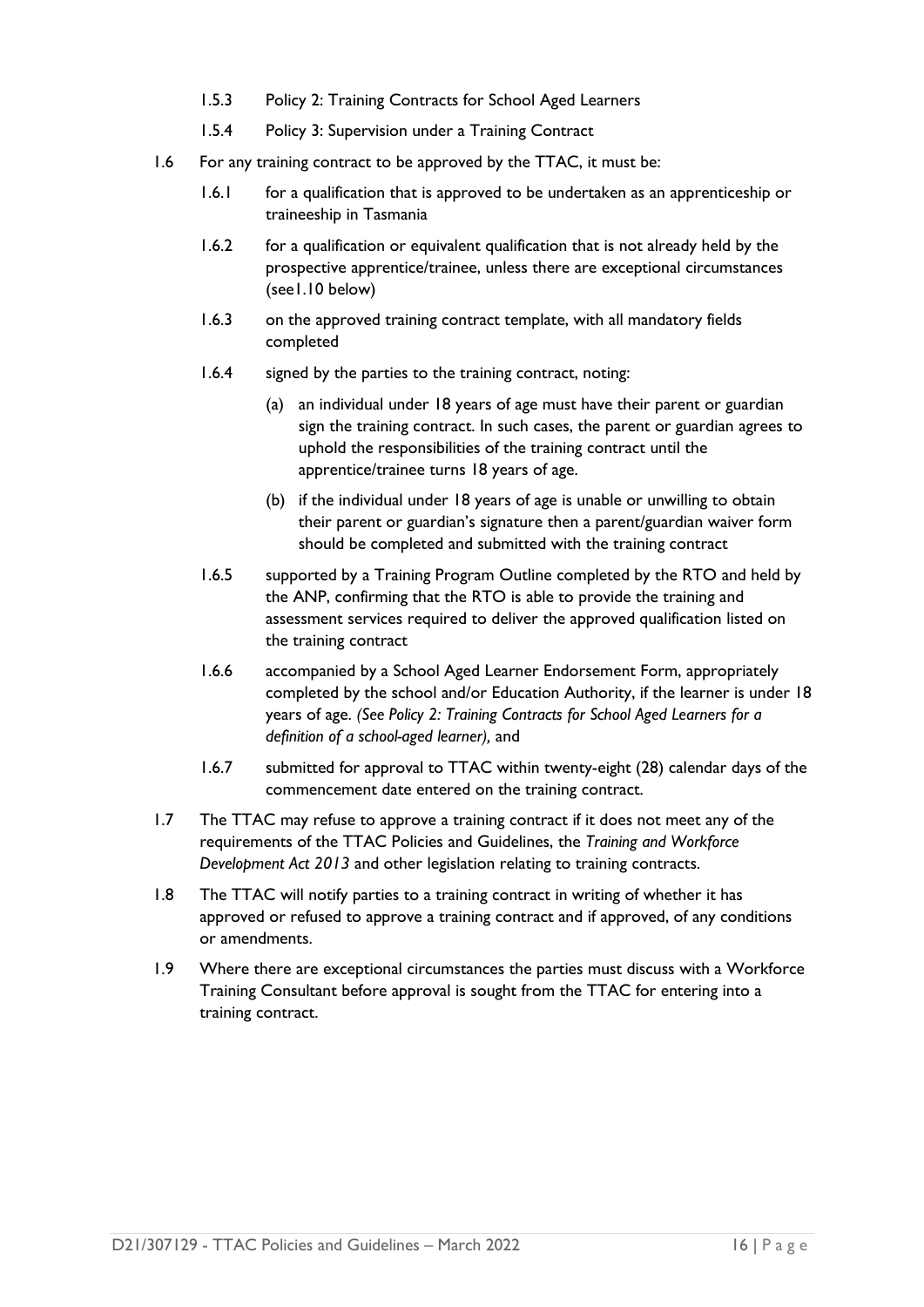### <span id="page-18-0"></span>Guideline 2 Employment Requirements for Training **Contracts**

Section 21(1)(b) and 38, *Training and Workforce Development Act 2013* **previously Guideline 6, and incorporating previous policies: Policy 3 – Out of Hours Training; Policy 4 Rostered Day Off** 

### **2. Employment Requirements for Training Contracts**

#### **Essential employment requirements for all training contracts.**

- 2.1 A training contract can only be approved by the TTAC if there is:
	- 2.1.1 an employment arrangement/contract that is in accordance with relevant Award/industrial arrangements and guarantees employment for the nominal duration of the training contract
	- 2.1.2 an employment arrangement that is either full time or part time (including school based)
	- 2.1.3 an employment arrangement that is not casual
	- 2.1.4 a regular pattern of work that enables both on and off the job structured training to be planned and implemented according to a training plan that is negotiated within three months of the training contract registration date, and
	- 2.1.5 confirmation that the employer holds any appropriate licence/s and can maintain the licence/s in accordance with the occupational licensing requirements.
- 2.2 The employer is responsible for ensuring that they maintain the licence/s in accordance with occupational licensing requirements.
- 2.3 Where the employer is a GTO, the GTO is responsible for ensuring that the host employer holds and maintains any appropriate licences in accordance with occupational licensing requirements and complies with the essential employment requirements for training contracts.

### **Additional conditions for part**‐**time training contracts**

- 2.4 A part-time training contract can only be approved by the TTAC if the following additional criteria are met:
	- 2.4.1 the apprenticeship/traineeship has been approved by TTAC to be undertaken on a part‐time basis
	- 2.4.2 the minimum number of hours of employment is 15 hour per week averaged over a 4-week period unless otherwise agreed by TTAC
	- 2.4.3 the maximum term of the training contract is no more than twice the nominal full-time duration for the qualification
	- 2.4.4 the minimum term is no less than one and a half times the nominal full-time duration for the qualification
	- 2.4.5 industrial arrangements must allow for part-time employment, and
	- 2.4.6 all other conditions specific to the apprenticeship/traineeship must be fulfilled.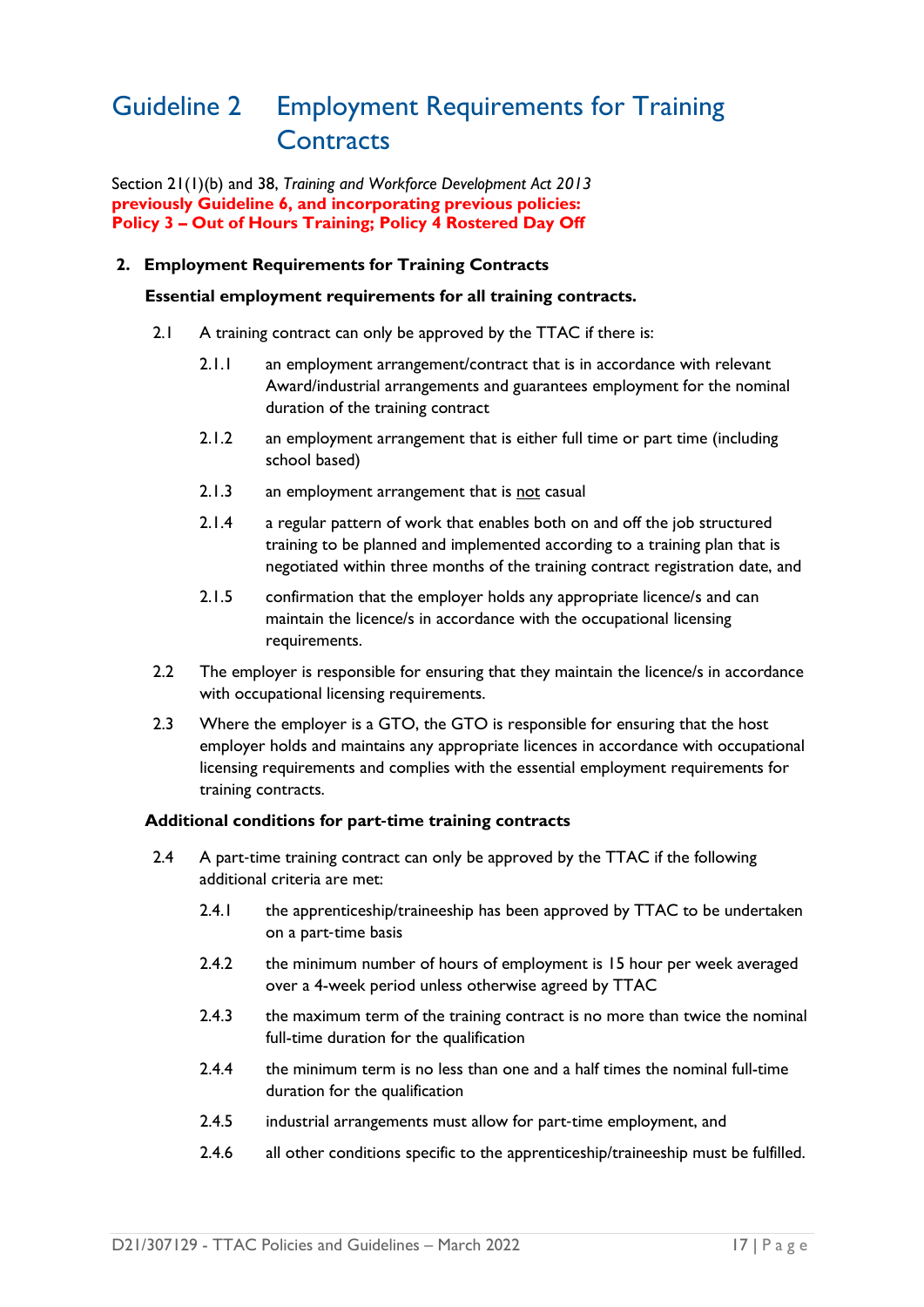### **Additional conditions for approval of arrangements for seasonal workers**

- 2.5 TTAC may approve arrangements for some apprenticeships or traineeships to be undertaken on a seasonal basis. Arrangements may be approved on an enterprise basis provided the following criteria are met:
	- 2.5.1 an industrial arrangement exists that provides for a fixed term seasonal fulltime or part‐time workforce, and
	- 2.5.2 a method of training delivery that provides for seasonal part‐time or full‐time workers to complete the qualification in less than the usual nominal duration, or
	- 2.5.3 a model that provides for ongoing seasonal employment with a suspension period incorporated in the approval of the apprenticeship/traineeship as appropriate.

#### **Payment of Wages for training and assessment**

- 2.6 Employers are required to pay the appropriate wages to the apprentice/trainee to attend any training and assessment, in accordance with the relevant industrial award/agreement.
- 2.7 Where an apprentice/trainee is required to attend scheduled training on their rostered day off then the employer is required to give an alternative day off in lieu.
- 2.8 If training is undertaken outside normal working hours or during rostered time off, this time must be paid in accordance with the relevant industrial award/agreement.

#### **Maintaining the employment requirements for the duration of the training contract**

2.9 TTAC, or its delegate may suspend or cancel a training contract by order if any of these employment requirements and/or conditions are not maintained and if the TTAC is satisfied that it is desirable to do so.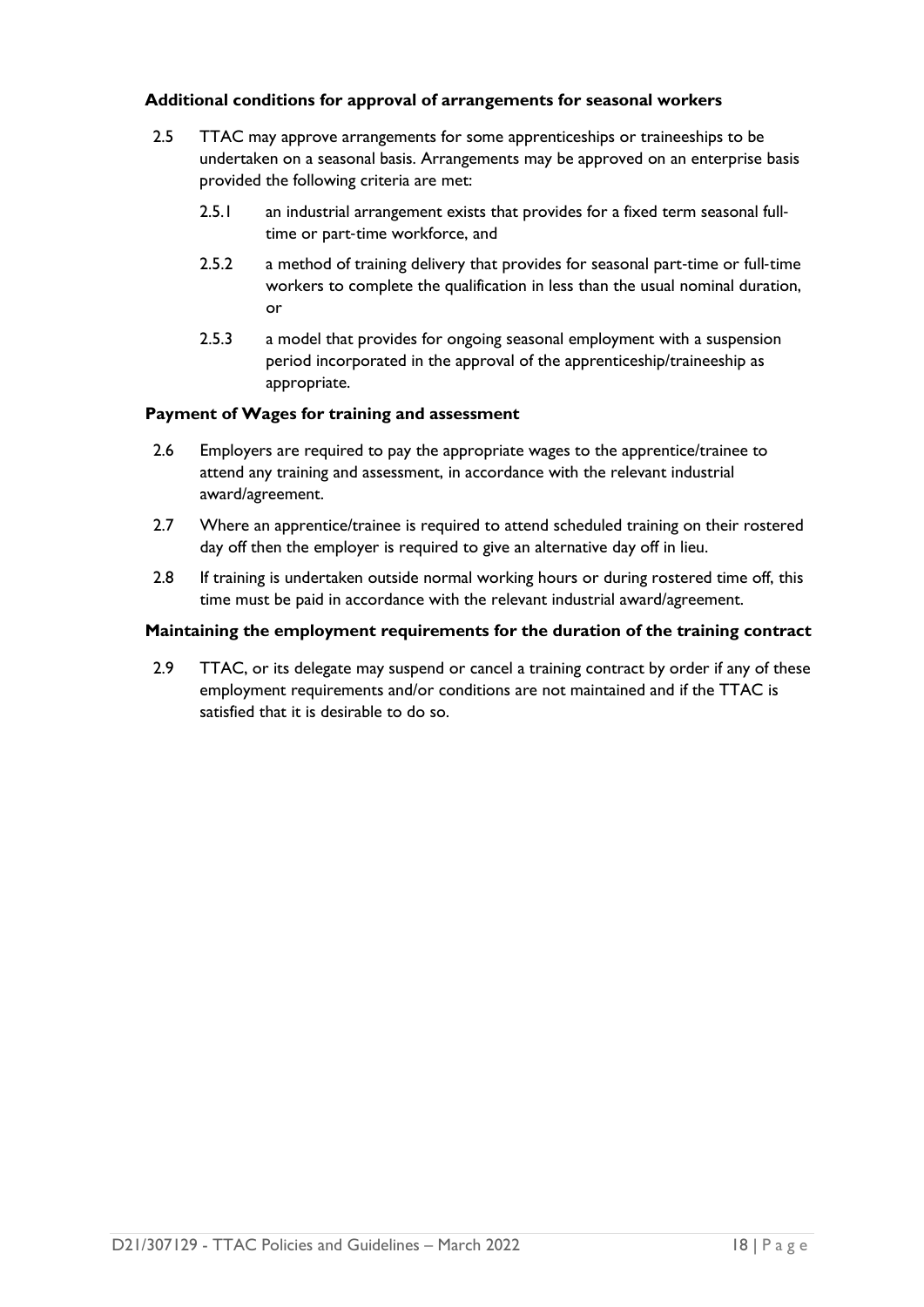### <span id="page-20-0"></span>Guideline 3 Probation Under Training Contract

Section 21, *Training and Workforce Development Act 2013* **previously Guideline 1**

#### **3. Probation under a training contract**

- 3.1 A probation period will apply to apprentices/trainees undertaking training under an approved training contract as follows:
	- 3.1.1 For apprenticeships and traineeships with a nominal full‐time duration of two years (24 months) or less, the probation period will be sixty (60) days.

The probation period is based on the full-time nominal duration assigned to the qualification regardless of the individual training contract mode; full-time, part- time, school-based or where credit for time-served has been negotiated, and

3.1.2 For apprenticeships and traineeships with a nominal full‐time duration of more than two years  $(24 + \text{months})$ , the probation period will be ninety  $(90)$  days.

> The probation period is based on the full-time nominal duration assigned to the qualification regardless of the individual training contract mode; full-time, part- time, school-based or where credit for time-served has been negotiated.

- 3.2 Extension of Probation Period
	- 3.2.1 Any party to a training contract may apply for an extension of the probation period.
	- 3.2.2 An extension of the probation period must not exceed the duration of the original probation term.
	- 3.2.3 The application should be agreed upon and signed by the parties of the training contract.
	- 3.2.4 A notification of intention to apply or an application to extend the probation period must be made prior to the expiry of the existing probation period and approved by TTAC or its delegate.
	- 3.2.5 The application will have no effect until approved by TTAC or its delegate.
	- 3.2.6 Parties will be notified of the decision in writing.
- 3.3 Termination within the Probation Period under Section 21 of the *Training and Workforce Development Act 2013*
	- 3.3.1 Any party to a training contract may apply to terminate the training contract during the probation period.
	- 3.3.2 Termination of employment must be in accordance with relevant industrial arrangements.
	- 3.3.3 Any party to a training contract seeking to terminate a training contract within the probation period, must notify or apply to the TTAC through Skills Tasmania before the probation period has expired and provide reasons for seeking to terminate.
	- 3.3.4 The application will have no effect until approved by TTAC or its delegate.
	- 3.3.5 Parties will be notified of the decision in writing.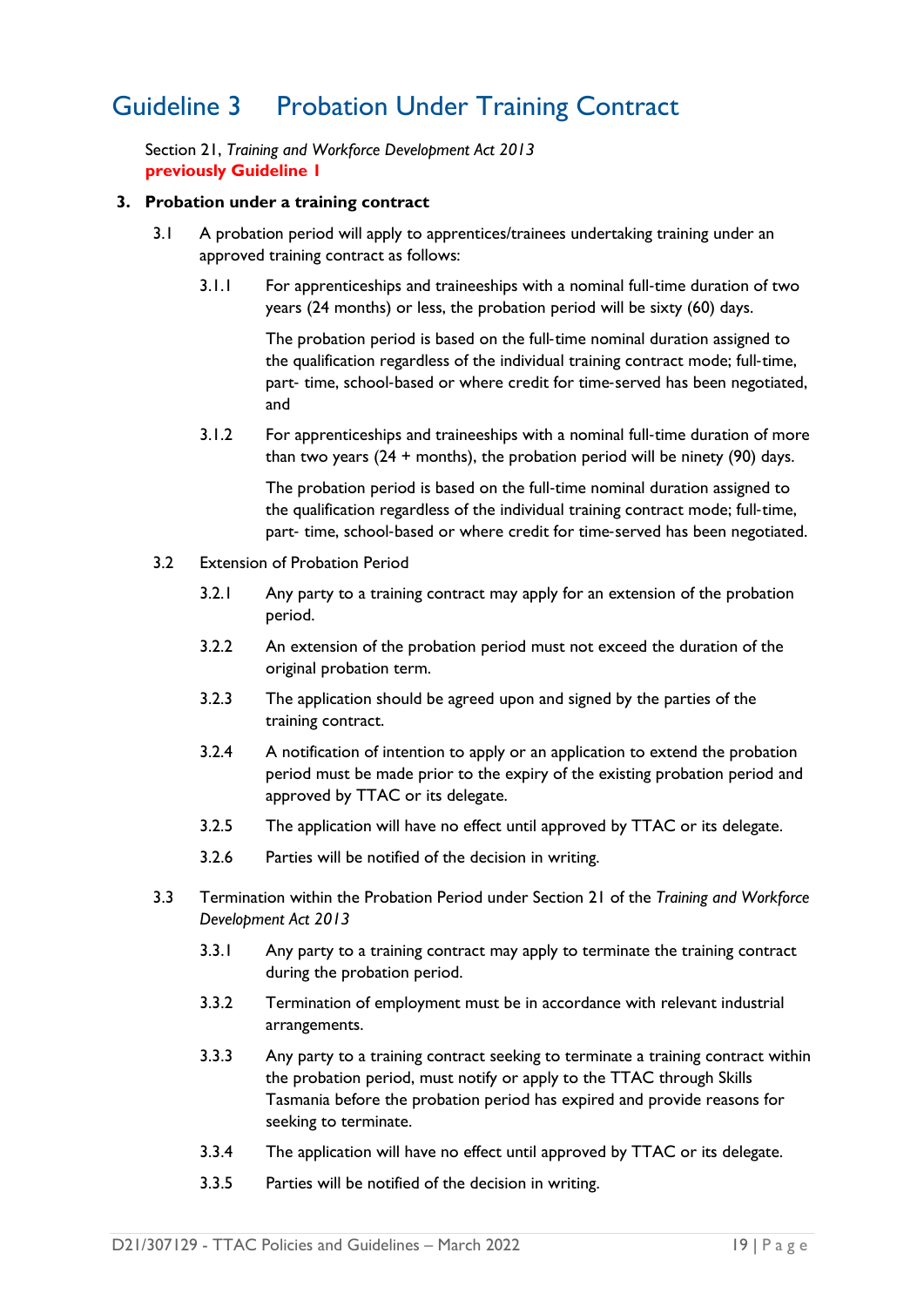### <span id="page-21-0"></span>Guideline 4 Suspension of Training Contract

Section 36, *Training and Workforce Development Act 2013*

#### **previously Guideline 3**

#### **4. Suspension of Training Contract**

- 4.1 Prior to the commencement of any suspension period either the employer or apprentice/trainee or relevant stakeholder must inform Skills Tasmania of the intended suspension. This may be by phone or email. A formal application on the approved template must be submitted to Skills Tasmania within 14 days of commencement of the suspension and preferably before the suspension period begins unless there are exceptional circumstances (\*).
- 4.2 Where only one party to the training contract makes application for suspension, the request must outline why the other party has not signed or agreed to the suspension. In these cases, the other party will be contacted to advise of the intent to suspend the training contract and allow a prescribed time for that party to respond and for a Workforce Training Consultant to investigate and verify circumstances. If no response is received, then TTAC or its delegate will consider the matter on the available evidence.
- 4.3 TTAC or its delegate may determine to suspend the training contract on its own motion. In these cases, the parties will be contacted to advise of the intent to suspend the training contract and invited to respond within a prescribed period. A Workforce Training Consultant is required to investigate and verify circumstances.
- 4.4 Applications for suspension during the probation period will not be approved unless exceptional circumstances (\*) exist.
- 4.5 The suspension period will have no effect unless approved by TTAC or its delegate.
- 4.6 Parties will be notified of the decision in writing.
- 4.7 Suspension due to work shortage
	- 4.7.1 Applications must show that three alternative employers within the region have been approached to provide employment for the apprentice/trainee, unless there are exceptional circumstances. \*
	- 4.7.2 Arrangements to continue training during the suspension period must be investigated by the employer.
	- 4.7.3 Suspension does not apply to scheduled training or public holidays.
	- 4.7.4 The maximum work shortage suspension period for each year of the term of the training contract is one month. However up to three months per year of the term of the training contract may be approved for exceptional circumstances. \*
	- 4.7.5 Unless exceptional circumstances (\*) exist, no suspensions will be approved during the first six months of a training contract.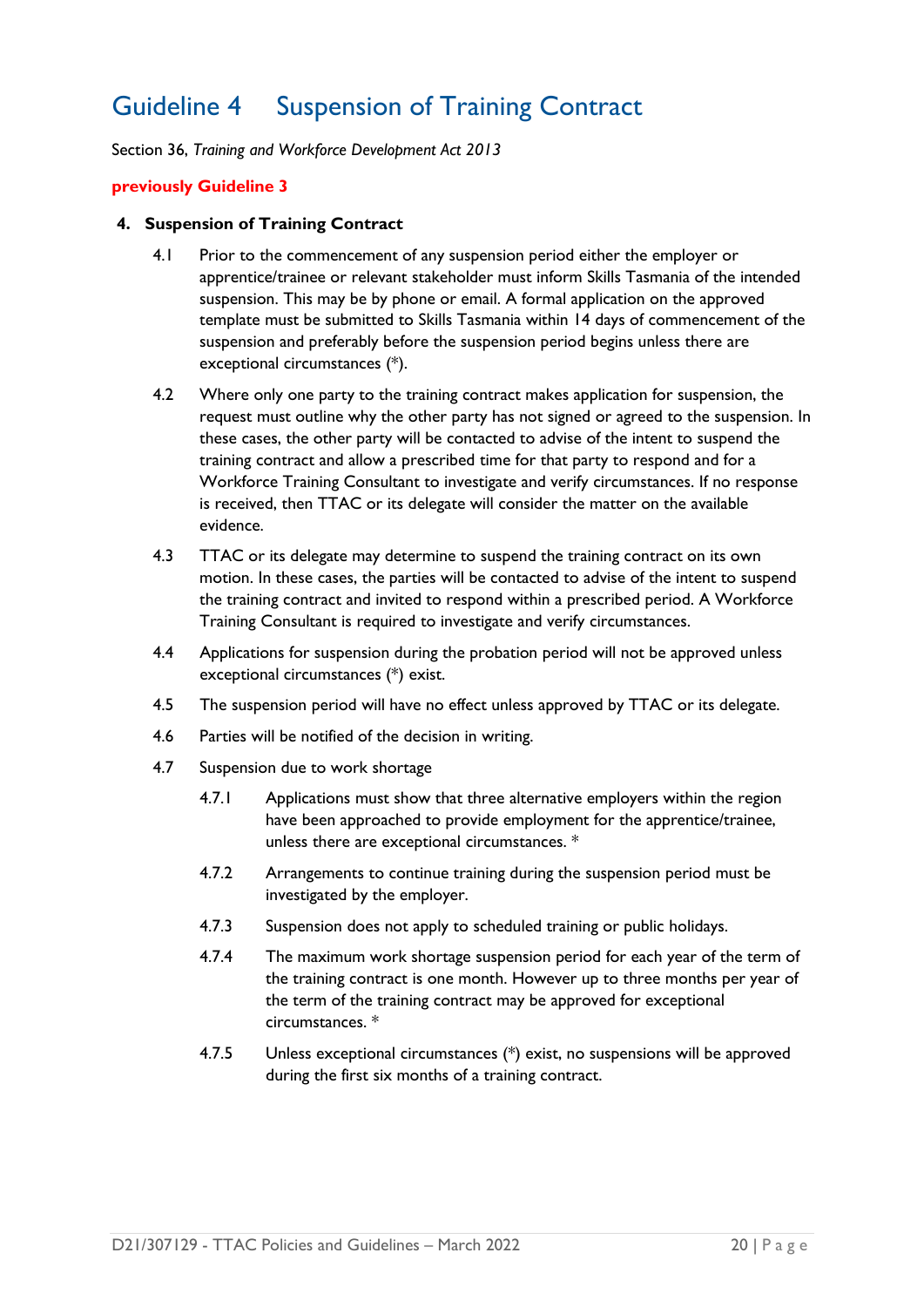- 4.8 Group applications for suspension due to work shortage
	- 4.8.1 TTAC delegates to Skills Tasmania the approval of applications for the suspension of five or more apprentices/trainees by one employer at the same time.
	- 4.8.2 On receipt of such applications, TTAC members are to be immediately advised by email to allow members 24 hours to comment prior to approval.
	- 4.8.3 The decision will be based on:
		- (i) TTAC's suspension policy on work shortage
		- (ii) relevant information supporting the suspension application
		- (iii) the history of the employer in relation to employment and training of apprentices and trainees
		- (iv) information provided by the relevant Workforce Training Consultant, and
		- (v) any other information considered relevant by the committee.
- 4.9 Suspension due to medical/personal reasons
	- 4.9.1 Application must be made in writing, on the approved template, stating reasons, and the period of suspension.
- 4.10 Suspension due to disciplinary action
	- 4.10.1 Application must be made in writing, stating reasons, period of suspension and operative date requested.
	- 4.10.2 Where allegations are made of apprentice/trainee misconduct, the employer, after advising TTAC, may be given immediate approval to suspend the training contract for a period of up to three days. During this period the matter will be investigated by a Workforce Training Consultant and a report prepared for TTAC.
- 4.11 Extension of period
	- 4.11.1 A training contract which has been suspended will be extended by the period of suspension unless TTAC determines otherwise.

*(\*) Exceptional circumstances must be detailed in the application and will be investigated by a Workforce Training Consultant.*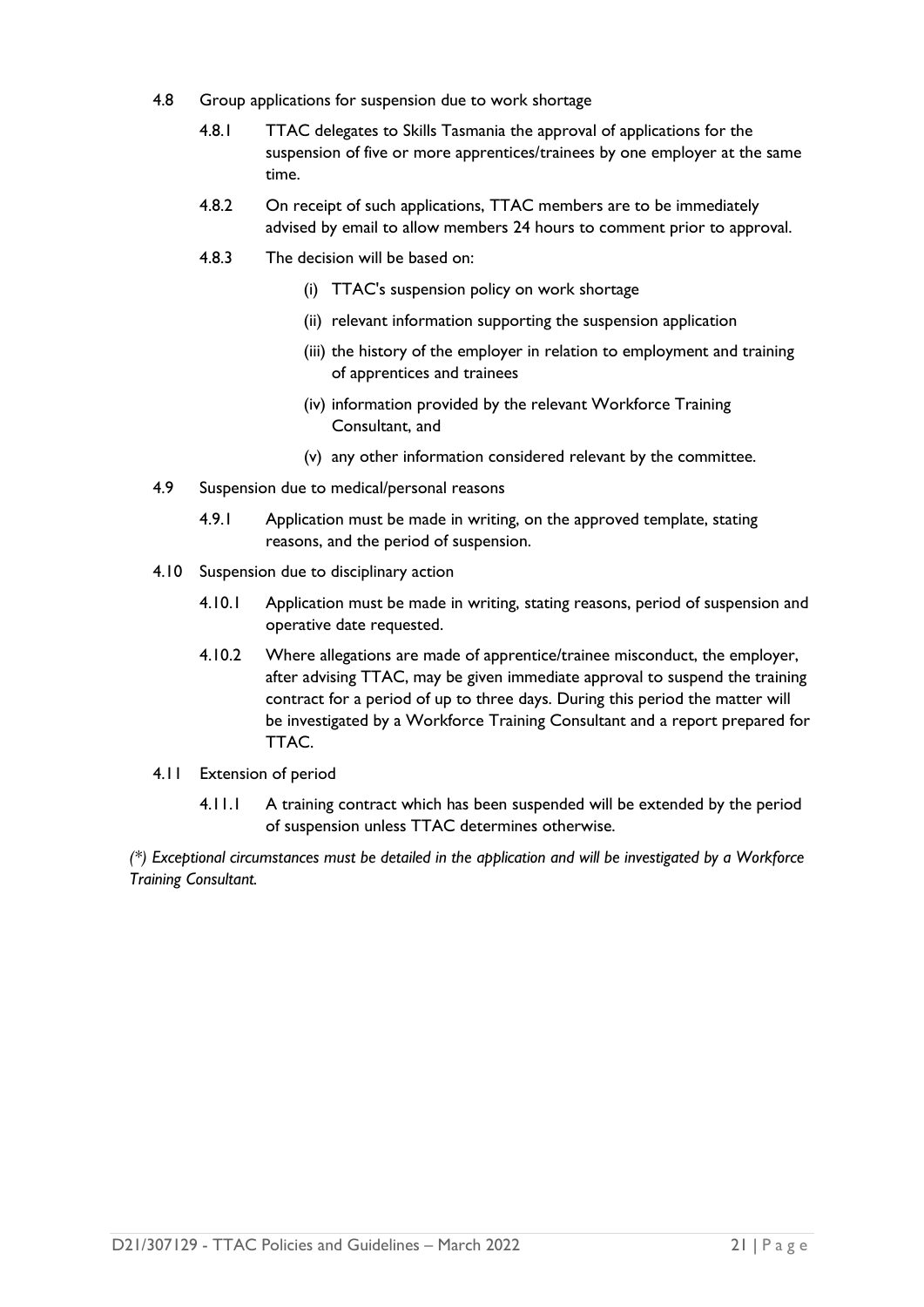### <span id="page-23-0"></span>Guideline 5 Transfer of Training Contract

Section 33, *Training and Workforce Development Act 2013*

### **previously Guideline 4**

#### **5. Transfer of Training Contract**

5.1 Permanent Transfer

Where the permanent transfer of a training contract to another employer is sought by the parties to a training contract the following will apply:

5.1.1 If the transfer is permanent, an 'Application to Transfer a Training Contract' must be signed by the apprentice/trainee, the current employer, the new employer and the parent/guardian (if the apprentice/trainee is under 18 years of age).

> This application will not be considered unless it is submitted with a new training contract and training program outline for the remainder of the nominal duration.

5.1.2 Where a training contract is being transferred permanently a probation period of sixty (60) days will apply to a training contract with a nominal full‐time duration of 2 years (24 months) or less and ninety (90) days to a training contract of more than 2 years (24 + months).

> The probation period is based on the full‐time nominal duration assigned to the qualification regardless of the individual training contract mode, full-time, part-time, school-based or where credit for time-served has been negotiated. Refer to *Guideline 3 - Probation Under a Training Contract*.

#### 5.2 Temporary Transfer

Where the parties apply to transfer a training contract on a temporary basis, the following will apply:

- 5.2.1 During the temporary transfer the responsibility of the training contract is with the temporary employer and they must be made aware of the training contract obligations and TTAC policies and guidelines.
- 5.2.2 If at the end of the agreed temporary transfer period the temporary employer has no wish to proceed with a permanent transfer, then responsibility for the training contract reverts to the original employer.
- 5.3 The 'transfer date' is the date that the previous employer relinquishes their responsibility (referred to on the application as the 'current' employer). Therefore, the commencement date on the new training contract will be the next scheduled working day after that date.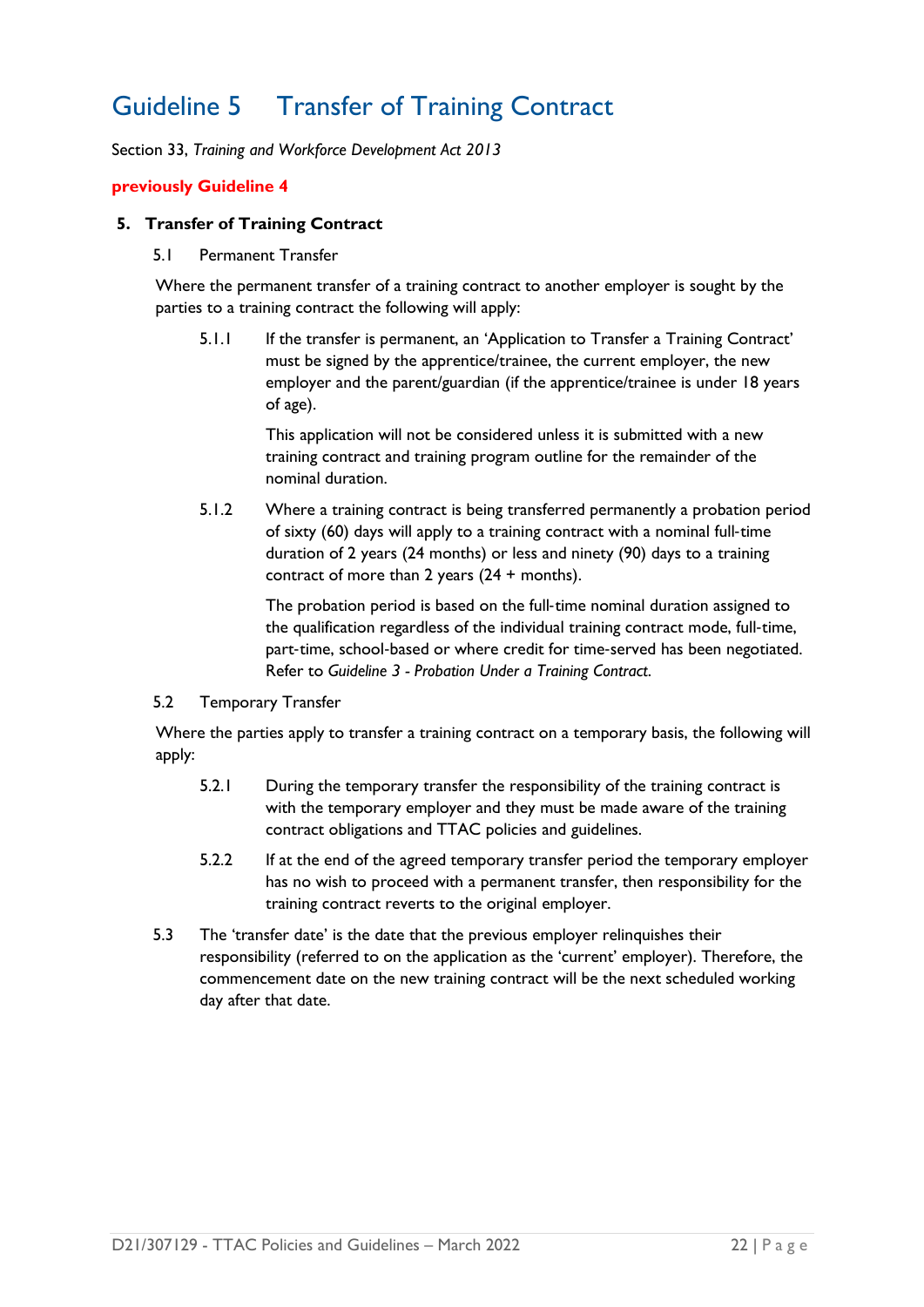### <span id="page-24-0"></span>Guideline 6 Transfer\* of Apprentices/Trainees Where There is Not Mutual Consent

Sections 33, *Training and Workforce Development Act 2013*

### **previously Guideline 9**

#### **6. Transfer\* of apprentices/trainees where there is not mutual consent**

- 6.1 TTAC or its delegate will not normally approve a transfer of an apprentice/trainee to another employer where there is not mutual consent unless there are extenuating circumstances as follows:
	- 6.1.1 The employer has not complied with their obligations under the training contract.
	- 6.1.2 The employer has not complied with work health and safety legislation.
	- 6.1.3 The employer has not adhered to the appropriate industrial arrangement.
	- 6.1.4 The employer cannot support the apprentice/trainee completing the qualification.
	- 6.1.5 The employer has mistreated the apprentice/trainee.
	- 6.1.6 Serious issues in the workplace that are unable to be resolved.
	- 6.1.7 Other circumstances exist that seriously compromise successful completion of the training contract.
	- 6.1.8 Where the learner is school-aged.

*\* This includes situations where a training contract is to be cancelled to enable an apprentice/trainee to sign a new training contract with another employer.*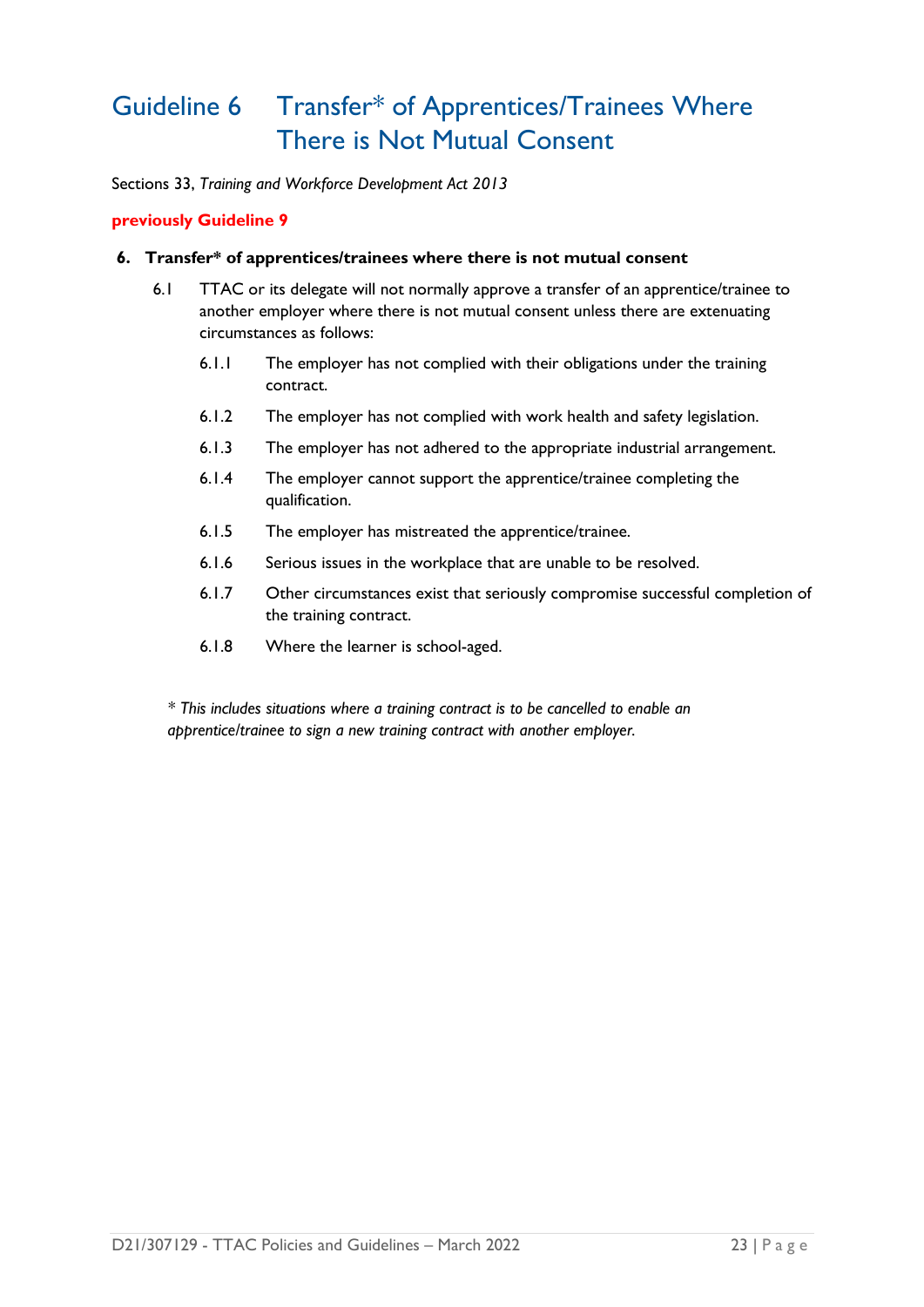### <span id="page-25-0"></span>Guideline 7 Cancellation of Training Contract

Section 38, *Training and Workforce Development Act 2013*

### **previously Guideline 2**

### **7. Cancellation of Training Contract**

- 7.1 Mutual Consent
	- 7.1.1 A training contract may be cancelled by the parties to the contract with the approval of TTAC or its delegate.
	- 7.1.2 An application must be on an approved template and must be submitted to Skills Tasmania at least seven days prior to the proposed date of cancellation, unless exceptional circumstances exist (\*).
	- 7.1.3 All applications will be considered by a Workforce Training Consultant and where necessary, investigated prior to approval/rejection by TTAC or its delegate.
- 7.2 Cancellation by order
	- 7.2.1 On written application by a party to the training contract, TTAC requires a Workforce Training Consultant to enquire and report with a recommendation to TTAC or its delegate.
- 7.3 Cancellation due to inactivity
	- 7.3.1 When advice received indicates that a training contract has been inactive for one month or more, a Workforce Training Consultant will investigate and report with a recommendation to TTAC or its delegate.
- 7.4 Abandonment
	- 7.4.1 When advice received indicates that a party has abandoned the training contract, a Workforce Training Consultant will investigate and report with a recommendation to TTAC or its delegate.
- 7.5 Termination of Employment
	- 7.5.1 Termination of employment of apprentice/trainee requires compliance with the terms and conditions of:
		- (i) the training contract, and
		- (ii) relevant industrial arrangements.
- 7.6 Approval
	- 7.6.1 In all circumstances, cancellation will not take effect until approval is granted by TTAC or its delegate.
	- *(\*) Exceptional circumstances must be detailed in the application.*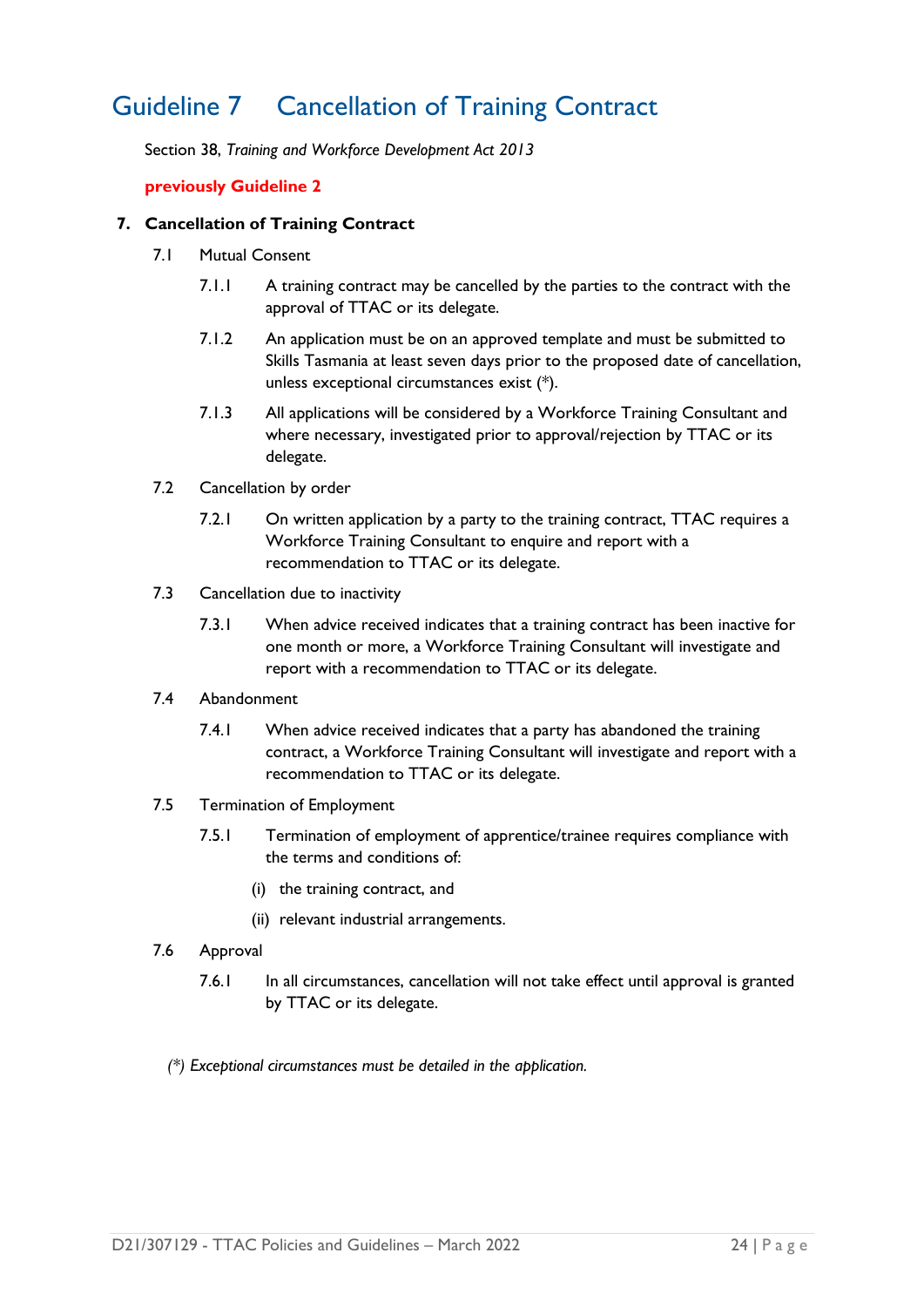### <span id="page-26-0"></span>Guideline 8 Disputes Relating to Training Contracts

Sections 52 and 53 of the *Training and Workforce Development Act 2013*

#### **previously Guideline 7**

#### **8. Disputes Relating to Training Contracts**

- 8.1 Any party to an active training contract may apply to the TTAC to hear and determine any dispute relating to the terms, conditions, operations or obligations of a training contract.
- 8.2 A party lodging an application to hear a dispute must submit the dispute application in writing on the approved template to the TTAC within 10 working days of receipt of the form. A respondent to the dispute application must submit in writing on the approved template to the TTAC within 10 working days of receipt of the form.
- 8.3 Where the dispute involves a school aged learner, the parent/guardian will be notified and the school and/or Education Authority will be asked to provide a submission as part of the application process. (See *Policy 2 Training Contracts for School Aged Learners* for definitions of school-aged learners and the Education Authority).
- 8.4 The TTAC can only hear matters relating to the training contract. Employment award or agreement related issues, issues of work, health & safety, and/or any other matters that fall outside the TTAC's jurisdiction must be referred to the appropriate authority.
- 8.5 The TTAC may assess that it is not appropriate to hear a dispute under Section 52 where a formal complaint or matter has been raised with the relevant authority, or for any other reason TTAC deems appropriate. The TTAC may instead cancel the training contract and/or issue a direction in accordance with Sections 38, 40 or 47 of the Act.
- 8.6 A party wishing to attend a hearing with one or more support person(s) must seek the approval of the TTAC. The request must be submitted at least three days prior to the hearing date and include the person(s) name, relationship and reason for attendance.
- 8.7 Dispute hearings that involve a party who is a school aged learner have the following attendance requirements:
	- (a) it is strongly encouraged that the school aged learner is accompanied by a parent/guardian and/or a support person
	- (b) if a support person is nominated by the school-aged learner in lieu of a parent/guardian, the support person must be at least 18 years of age, and
	- (c) with prior approval from the TTAC, the parent/guardian and/or support person may supplement the submission of a school-aged learner.
- 8.8 Where relevant, a representative from the school or relevant Education Authority or Registered Training Organisation (RTO) or Apprenticeship Network Provider (ANP) may be invited by the TTAC to be present at the dispute hearing, either in person or via communications technology.
- 8.9 In considering a dispute case, the TTAC is to be provided with:
	- (a) the details of the dispute, as provided by the parties
	- (b) advice from, or the findings of any investigation undertaken by Skills Tasmania officers, including Workforce Training Consultants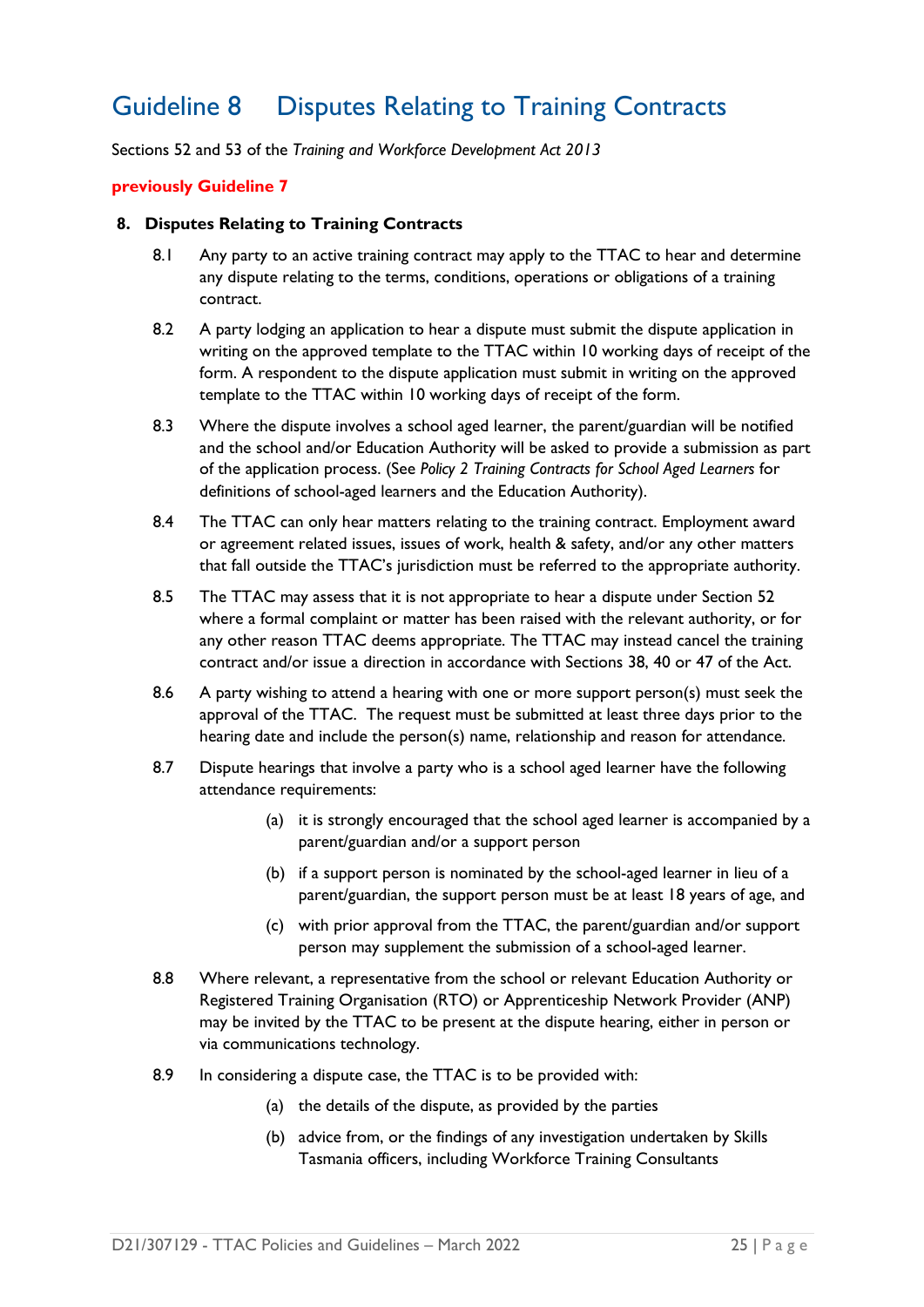- (c) where appropriate, advice from or the findings of Fair Work Australia, WorkSafe Tasmania, Equal Opportunity Tasmania, the relevant industry regulator, Tasmania Police or other relevant authority
- (d) evidence of action(s) taken by either party to resolve the dispute
- (e) the training plan
- (f) submissions by the Education Authority and/or school, and Registered Training Provider and/or Apprenticeship Network Provider (ANP), where relevant
- (g) the prior training history of the employer, and/or
- (h) other documents or evidence that is considered to be of relevance to the case.
- 8.10 In making a determination, the TTAC will take into account the following:
	- (a) whether either or both parties have contravened the obligations of the training contract
	- (b) whether the employer is a fit and proper person for purposes of training contracts or vocational placement agreements
	- (c) whether reasonable support has been provided to the apprentice/trainee by the employer
	- (d) whether satisfactory progress has been made by the apprentice/trainee in the training contract, and
	- (e) whether and to what extent there are mitigating circumstances.
- 8.11 In considering a dispute case involving the training contract of a school aged learner, the TTAC will examine the schooling, training or employment arrangements, by taking into account:
	- (a) whether an annual review of the arrangement has occured, as required under *Policy 2 Training Contracts for School Aged Learners*
	- (b) whether changes to the learner's schooling, training or employment arrangements were agreed by all parties to the training contract
	- (c) whether the arrangements are in the interest of the learner and comply with the *Education Act 2016*
	- (d) any other advice from the school and/or Education Authority, and
	- (e) the reasons for the cancellation of the training contract.
- 8.12 After hearing a dispute, the TTAC may determine to:
	- (a) amend the training contract
	- (b) transfer the training contract
	- (c) suspend the training contract
	- (d) terminate the training contract, or
	- (e) give any directions the TTAC considers appropriate to either party to a training contract.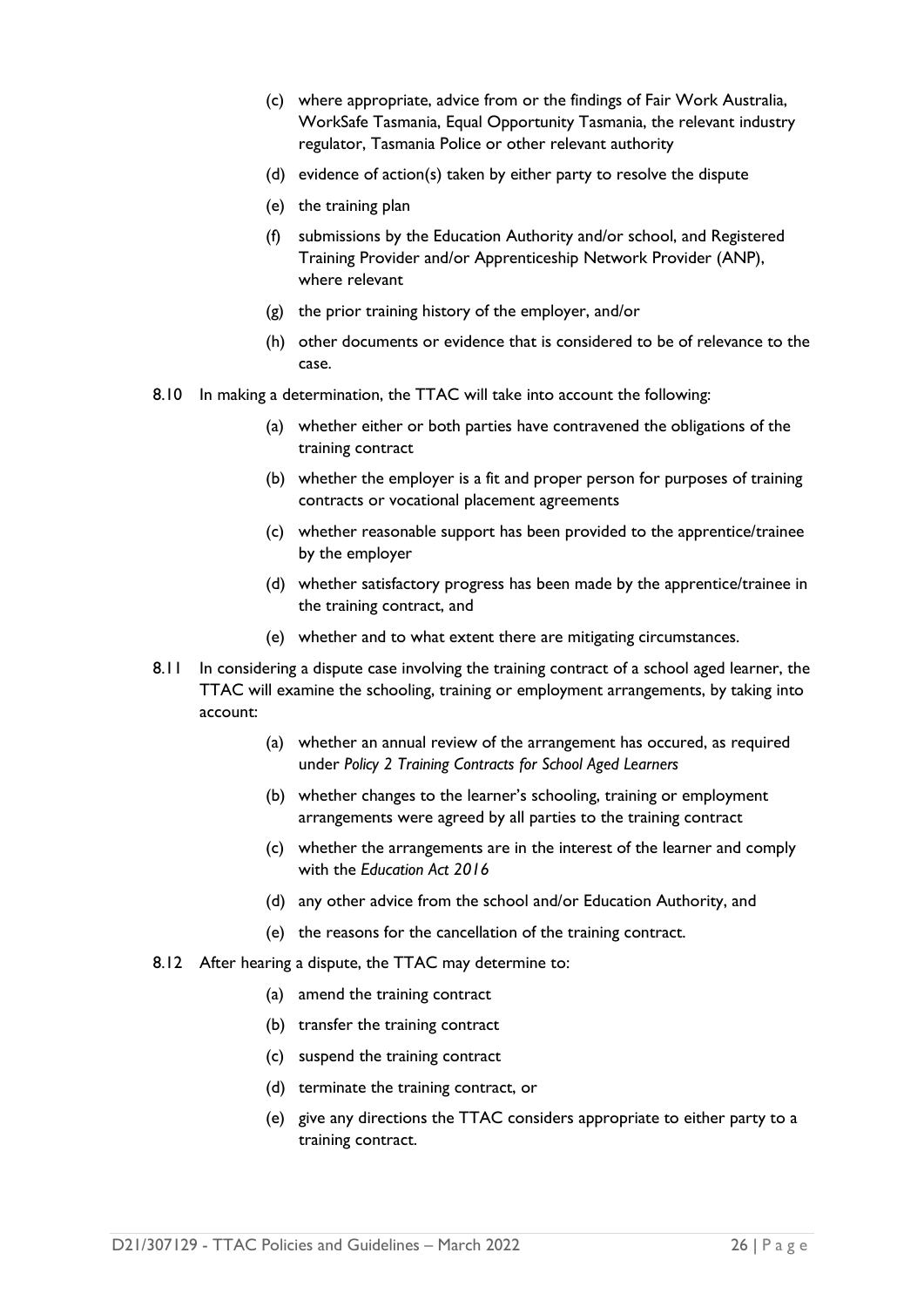Failure to comply with a direction may result in the application of a fine in accordance with Section 40 of the Act.

- 8.13 In determining a dispute, where it has been found that the obligations of a training contract have been contravened, the TTAC may impose a penalty, which may include:
	- (a) refusing to approve a new training contract for some or all qualifications for a specified period of time not exceeding 12 months, except for school aged learners who are exempt from this penalty
	- (b) additional reporting requirements for any training contracts
	- (c) additional education and monitoring arrangements for any training contracts, and/or
	- (d) a determination that, under Section 48 of the *Training and Workforce Development Act 2013*, the employer is not a fit and proper person for purposes of training contracts or vocational placement agreements.
- 8.14 Parties will be formally advised of the TTAC's decision, including any penalty, in writing within 7 days of the date of the hearing. Where the TTAC decides to delay its decision after a dispute hearing due to a requirement for further advice from an appropriate authority, parties will be advised regularly of progress.
- 8.15 In accordance with Section 53 of the Act, any person may apply to the Secretary to carry out an inquiry into the process followed by the TTAC in making a decision in relation to:
	- (a) the approval of a training contract
	- (b) the conditions to which the approval of a training contract is subject, or
	- (c) the amendment, transfer, suspension or termination of a training contract.

This includes the process followed by the TTAC in handling and hearing a dispute in relation to these matters.

8.16 An application for an inquiry may only relate to the process undertaken by the TTAC in making its determination. It cannot relate to the merit of the decision or determination.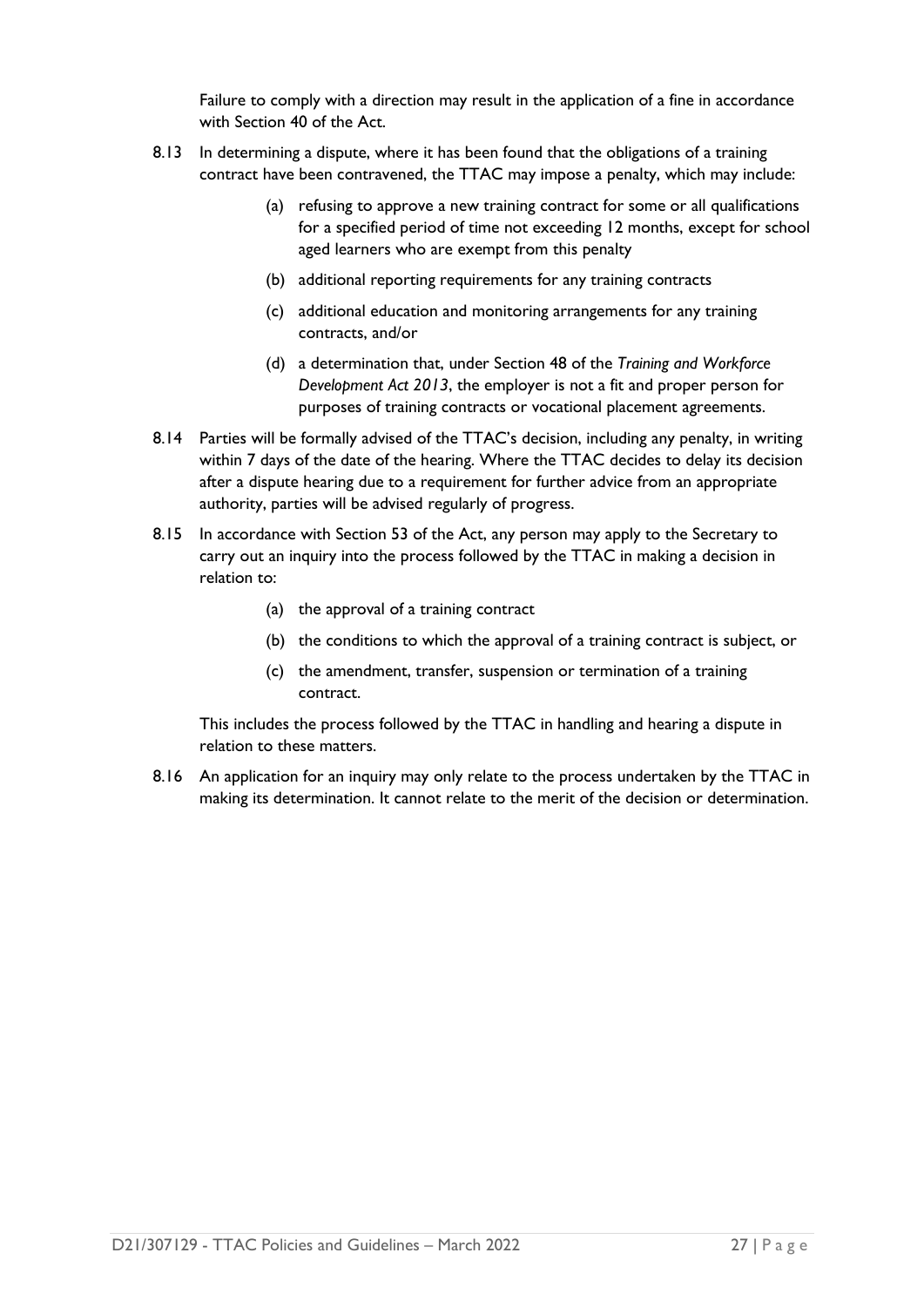### <span id="page-29-0"></span>Guideline 9 Competency-based Completion of Apprenticeships and Traineeships

Sections 37, *Training and Workforce Development Act 2013*

### **previously Guideline 10**

#### **9. Competency-based Completion of Apprenticeships and Traineeships**

- 9.1 A nominal term, implying a nominal completion date, will be assigned to each training contract. The actual completion date will be the date on which all the competency‐ based requirements of the training contract have been met as assessed by the Registered Training Organisation (RTO). Any training contract reaching the nominal completion date without the apprentice/trainee meeting competency‐based completion requirements will be followed up by Skills Tasmania.
- 9.2 The RTO is to advise the employer and apprentice/trainee in writing of a date, with at least 21 days' notice of its intention to undertake a final assessment of an apprentice's/trainee's competence against a qualification.
- 9.3 Where there are exceptional circumstances as determined by the RTO, the parties may agree to sign a waiver form if the final assessment is to take place within a 21 day period.
- 9.4 Prior to the final assessment, the RTO is to provide the apprentice/trainee and the employer with notice, in writing, of the grievance processes if any party is not satisfied with the assessment outcome. (This written notice is additional to the NVR or AQTF standards requirement for information on grievance procedures.)
- 9.5 Where the apprentice/trainee and the RTO believe that the apprentice/trainee is ready to be assessed against the qualification earlier than scheduled in the training plan, the employer must either support the apprentice/trainee to enable the assessment or provide evidence clearly identifying, in conjunction with the RTO, why assessment cannot occur.
- 9.6 The RTO must ensure that the employer actively participates in the validation of the completion of each assessment, that the employer is made aware that the assessment is based on the training package evidence and is in a workplace context.
- 9.7 The RTO must ensure that the employer and apprentice/trainee are made aware that once all the competencies have been achieved that it means the successful completion of the apprenticeship or traineeship.
- 9.8 Once an apprentice/trainee has been assessed as competent against the requirements of the qualification by an RTO:
	- 9.8.1 The RTO must inform Skills Tasmania of the date when the apprentice/trainee was assessed as competent as this is the 'completion date'. This completion notification must be received by Skills Tasmania within 14 days of this assessment unless the assessment outcome is being appealed under 9.4 of this guideline.
	- 9.8.2 If any party has a grievance during this process, they must use the RTO's grievance procedure. Where the matter has not been successfully resolved, the aggrieved party may pursue the matter through TTAC as appropriate.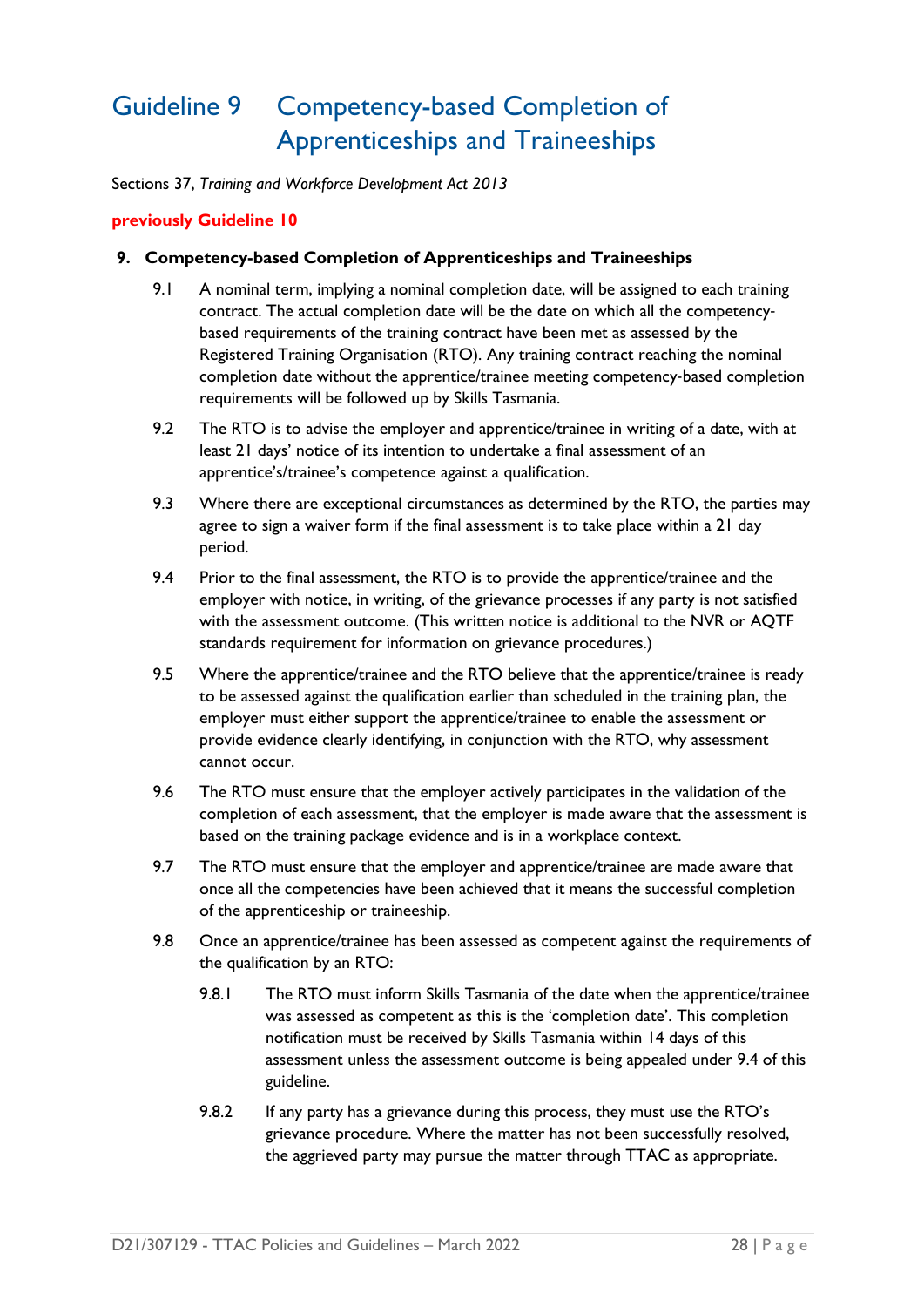### <span id="page-30-0"></span>Guideline 10 Tasmanian Operational Requirements for Group Training Organisations

Section 14(1), *Training and Workforce Development Act 2013*

### **previously Guideline 15**

### **10. Tasmanian Operational Requirements for Group Training Organisation**

- 10.1 For an organisation to be registered, and continue to be registered, as a Group Training Organisation in Tasmania, it must:
	- 10.1.1 be able to demonstrate at any time that it meets the most recent version of the National Standards for Group Training Organisations
	- 10.1.2 comply with any request for information from the Secretary of the Department of State Growth, through Skills Tasmania, for information on any element of their business that relates either to compliance with the National Standards for Group Training or the operations of the GTO, providing such requests and the response timeframes are reasonable.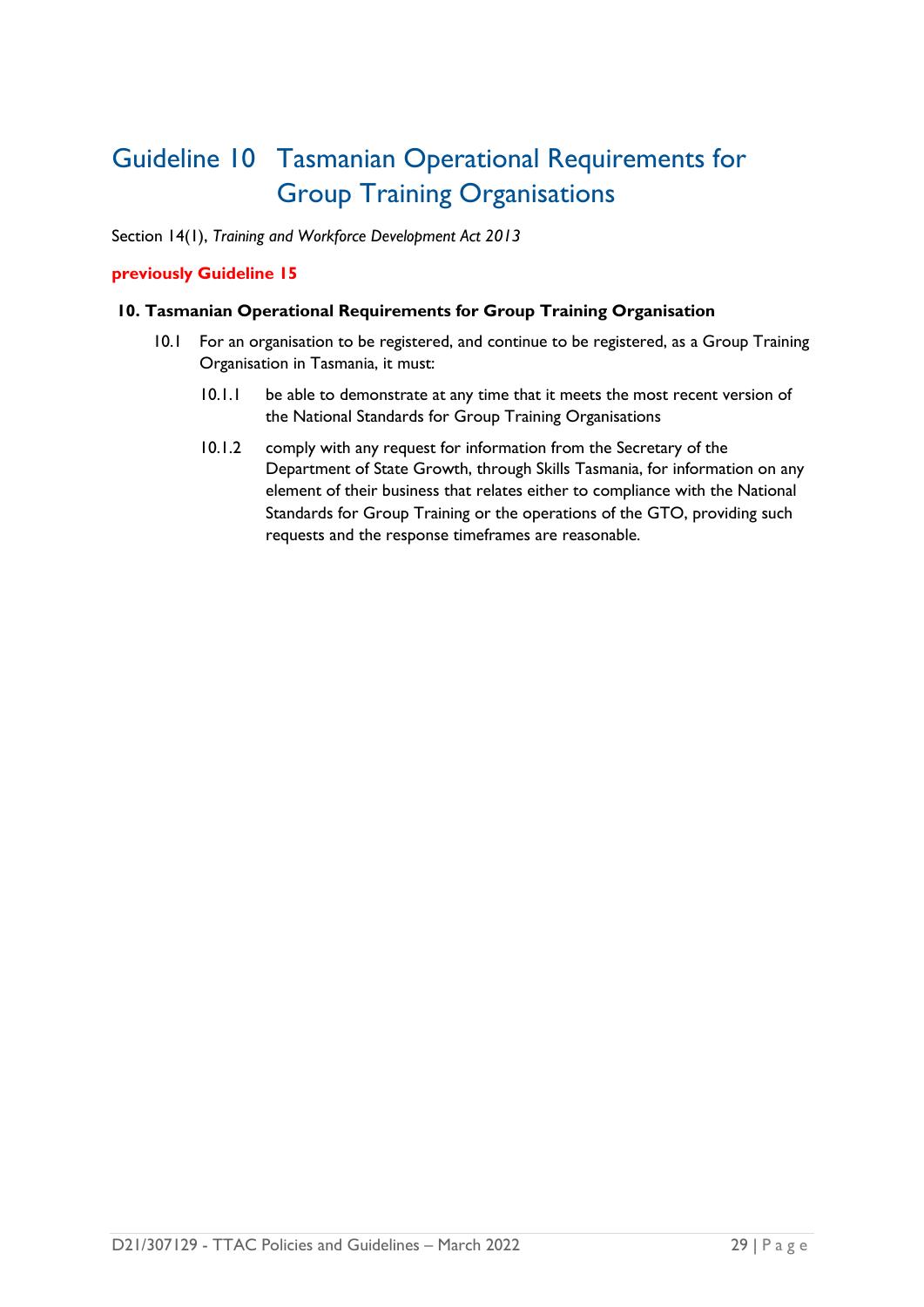### <span id="page-31-0"></span>Guideline 11 Vocational Placements

Division 2, *Training and Workforce Development Act 2013* **previously Guideline 16**

### **11. Vocational Placements**

- 11.1 Background
	- 11.1.1 Vocational placements are a valuable part of training, providing students with the opportunity to apply theory and skills they have learnt through training in a real workplace.
	- 11.1.2 Under vocational placement arrangements a student's workplace performance forms part of their assessment by a Registered Training Organisation (RTO) to complete a qualification or unit/units of competency.
	- 11.1.3 The *Tasmanian Workforce Development and Training Act 2013* gives TTAC the power to develop guidelines for vocational placements in Tasmania.
	- 11.1.4 This guideline is designed to assist RTOs and employers to meet their requirements under the Act and ensure quality vocational placements.
- 11.2 Scope
	- 11.2.1 This guideline applies to parties involved in a vocational placement as defined in the *Training and Workforce Development Act 2013* – (RTO, employer and person undertaking the placement) and supports the Vocational Placement Policy.
	- 11.2.2 This guideline applies to:
		- (a) all vocational placements that are mandated as part of a training package
		- (b) all vocational placements where a vocational placement forms part of a Skills Tasmania contract or grant, and
		- (c) all vocational placements where a placement is required as part of assessment towards a qualification or unit of a qualification.
	- 11.2.3 This guideline applies to all vocational placements in Tasmania, whether or not the training is subsidised by the Tasmanian government.
	- 11.2.4 The guideline does not apply to:
		- (a) apprentices and trainees
		- (b) work experience placements, and
		- (c) any work placement that does not contribute to the assessment of the unit or qualification.
- 11.3 Vocational Placement Agreement
	- 11.3.1 There must be a written agreement between an employer and an RTO in relation to a vocational placement for persons undertaking the training required for a qualification with the RTO (s42 of the Act).
	- 11.3.2 The written agreement must as a minimum set out the obligations and rights of: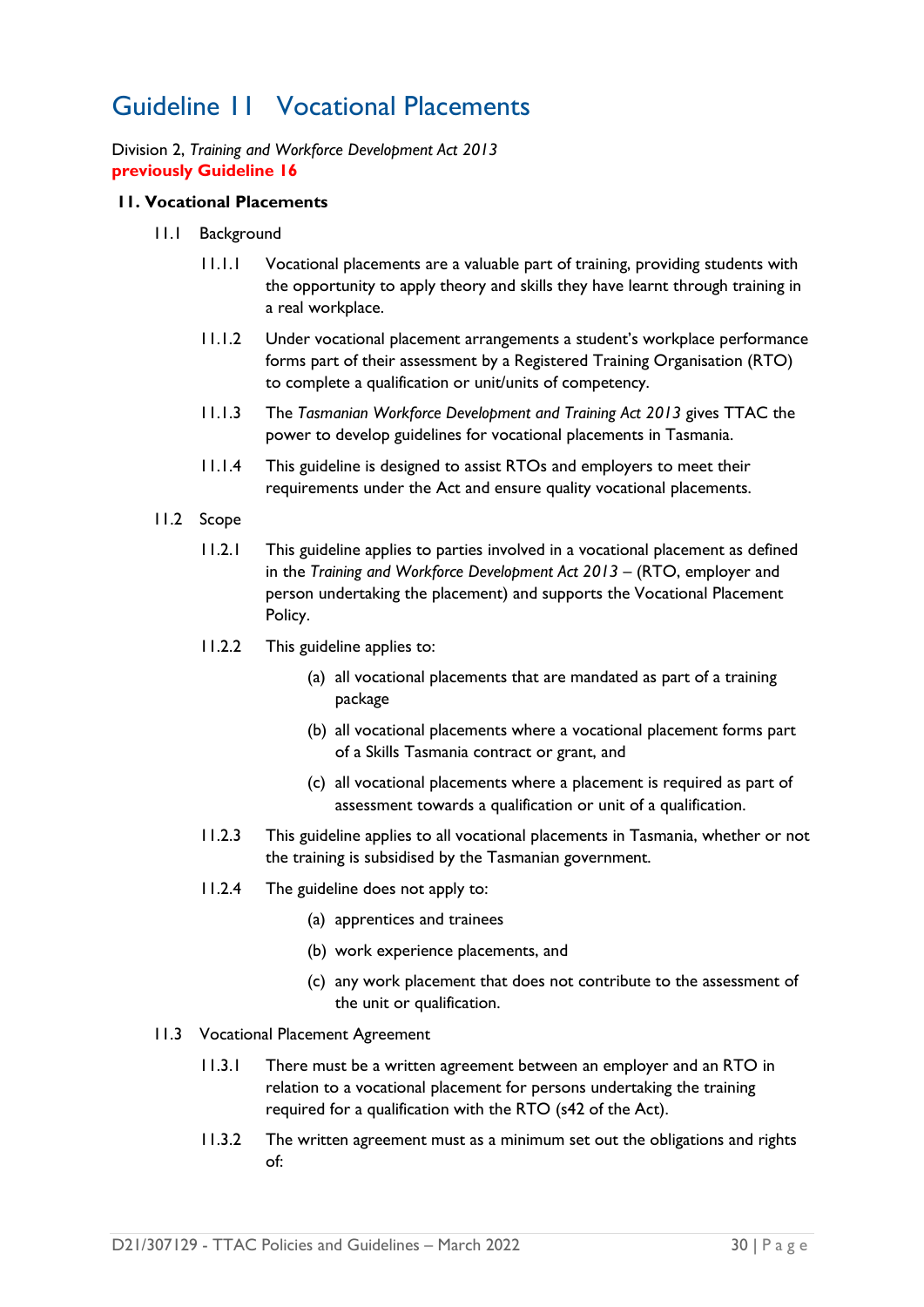- (a) the employer (host business)
- (b) the RTO
- (c) the persons (students) who are provided with vocational placements with or by the employer
- (d) provisions determined by TTAC, and
- (e) have the approval of the relevant registered employee organisation (S43 of the Act).
- 11.3.3 Where a student is a school student under a VETiS program the vocational placement agreement must also be negotiated with, and approved by, an authorised school representative.
- 11.4 RTO responsibilities
	- 11.4.1 Note: Where the following RTO responsibilities refer to a school student an authorised school representative must also be involved or informed as applicable.
	- 11.4.2 The RTO must:
		- (a) Negotiate a vocational placement program with an employer including the student selection process and the relevant skills that are required to be developed and practiced.
		- (b) Prepare the Vocational Placement Agreement and ensure that the employer, student and guardian if applicable, sign the Agreement prior to the start of the placement.
		- (c) Ensure that the vocational placement directly relates to the qualification being undertaken by the student. It is the RTO's responsibility to ensure that the learning to be obtained during the practical placement relates to the course outcomes at the appropriate skill level and to the competencies required for the qualification.
		- (d) Provide clear information to the employer and student as to expectations of the vocational placement. A Vocational Placement Learning Plan should be developed with the student and the employer detailing tasks to be undertaken, how evidence is to be collected and how this relates to competencies to be assessed.
		- (e) Ensure that the Vocational Placement Agreement and Learning Plan clearly specifies any requirement for the employer to contribute to assessment through, for example providing reports, completing checklists of tasks or confirming a work diary.
		- (f) Ensure that the Vocational Placement Agreement clearly shows the location, date and times of the vocational placement and that the vocational placement is not more than 240 hours in a 12 month period.
		- (g) Ensure that the Vocational Placement Agreement clearly shows a distinction between an unpaid or paid vocational placement. In the latter case payment arrangements need to be specified, noting that a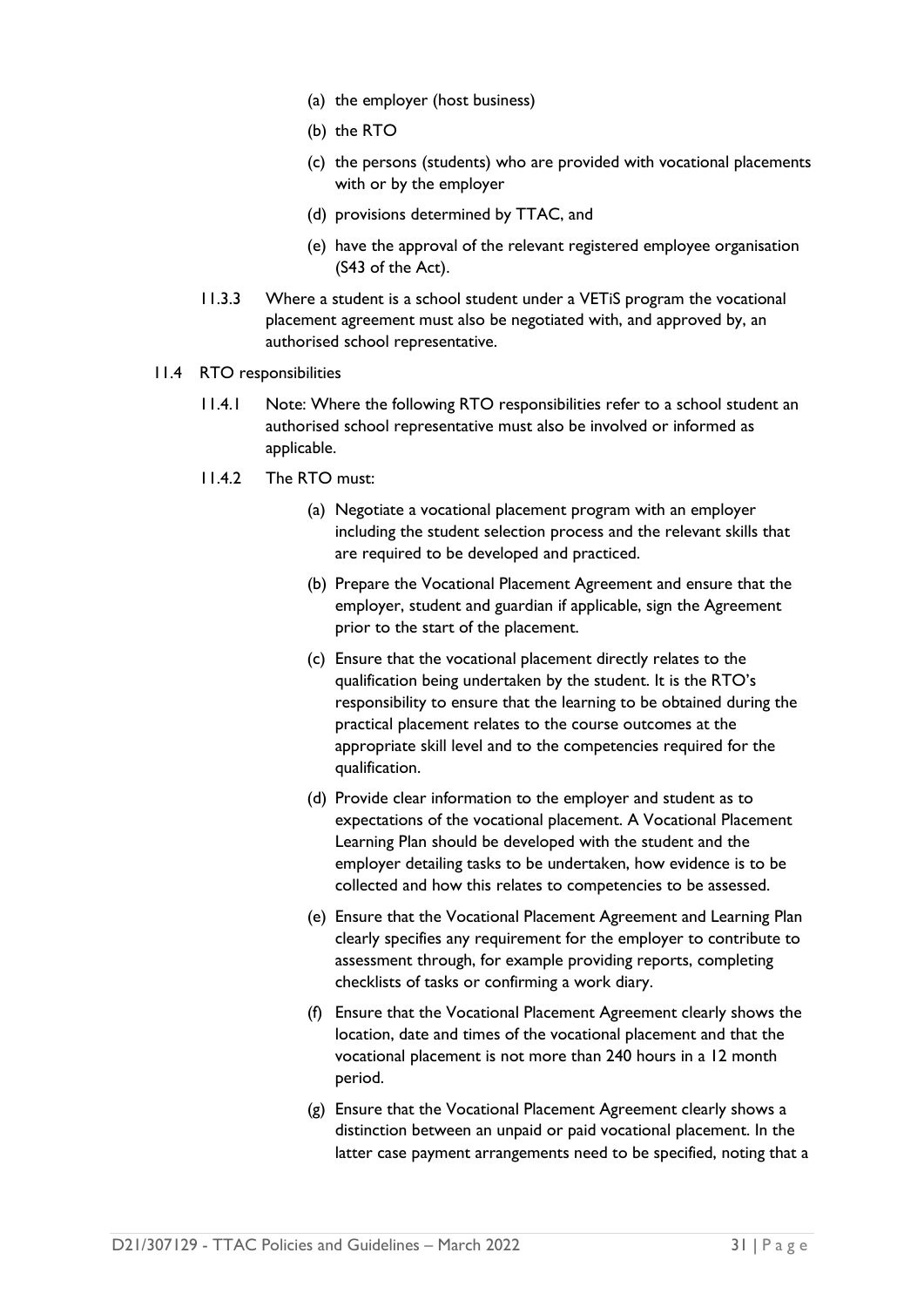paid placement requires the employer to provide workers compensation.

- (h) Keep the original copy of the Vocational Placement Agreement and provide the employer and student with a copy.
- (i) Monitor the student's progress and support and maintain contact with the employer during the placement.
- (j) Obtain feedback from the student and employer once the vocational placement is completed.
- (k) Ensure that records are kept of vocational placements including contact details of the workplace and supervisor and student for a period of seven years. These records may be accessed by TTAC for evaluation of vocational placements.
- (l) Ensure that the employer has their own public liability insurance and this is noted in Vocational Placement Agreement.
- (m) Ensure that the employer signs a declaration that their workplace complies with *Workplace Health and Safety Act 2012*.
- (n) Maintain appropriate liability insurance to cover the parties during the vocational placement.

#### 11.5 Employer responsibilities

- 11.5.1 The employer must:
	- (a) Plan the proposed vocational placement with the RTO, including the selection process for students.
	- (b) Notify the RTO of any significant risks, restrictions or legislative requirements in the workplace.
	- (c) Ensure the workplace is complaint with the *Workplace Health and Safety Act 2012* and Workplace Health and Safety Regulations 2012.
	- (d) Maintain public liability insurance cover and list details of this in the Vocational Placement Agreement.
	- (e) Sign the Vocational Placement Agreement prior to commencement of the placement.
	- (f) Ensure the student receives appropriate induction into the workplace.
	- (g) Provide supervised training and relevant learning experiences as agreed in the student's Learning Plan.
	- (h) Provide the student with ongoing feedback and complete documentation agreed with the RTO regarding the student's placement.
	- (i) Ensure the student is in a safe working environment and is not subjected to any form of sexual harassment, victimisation or discrimination.
	- (j) Report all incidents to the RTO and complete incident reports as required.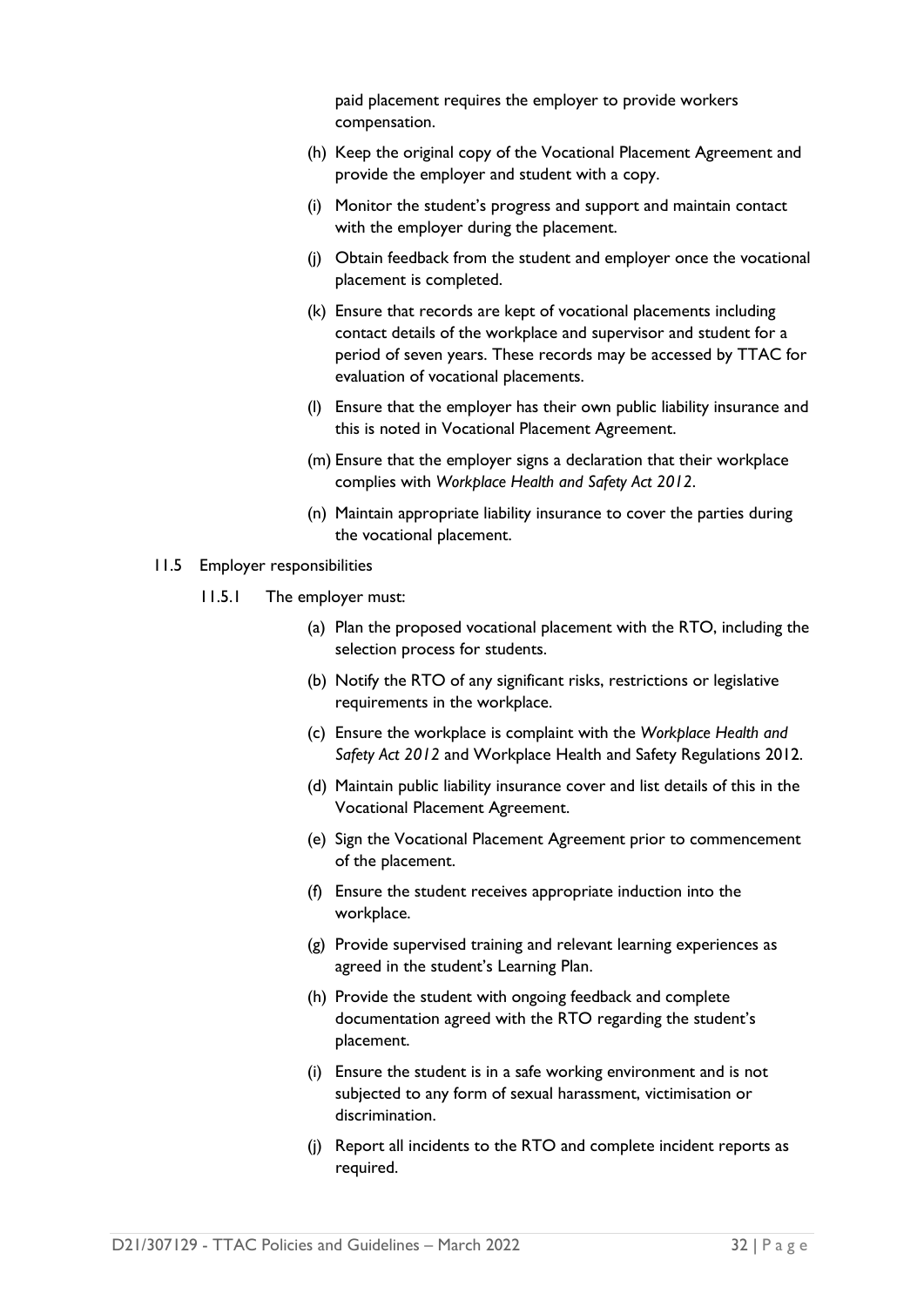- (k) Complete an evaluation of the vocational placement.
- 11.6 Useful best practice guidelines include:
	- (a) TasTAFE Work Placement Resource Kit
	- (b) Tasmanian Disability Sector Vocational Placement Guidelines
	- (c) ACPET Vocational Placement Guide
	- (d) Work Placement Guide for CHC Community Services and HLT Health Training package.
- 11.7 Relevant legislation:
	- (a) *[Training and Workforce Development Act 2013](https://www.legislation.tas.gov.au/view/html/inforce/current/act-2013-009)*
	- (b) *[Work Health and Safety Act 2012](https://www.legislation.tas.gov.au/view/html/inforce/current/act-2012-001)*
	- (c) *[Work Health and Safety Regulations 2012](https://www.legislation.tas.gov.au/view/html/inforce/current/sr-2012-122)*
	- *(d) [Standards for NVR Registered Training Organisations](https://www.legislation.gov.au/Details/F2013L00167)*
	- (e) *[Fair Work Act 2009](https://www.legislation.gov.au/Details/C2017C00323)*
	- (f) *[Occupational Licensing Act 2005](https://www.legislation.tas.gov.au/view/html/inforce/2017-01-01/act-2005-047)*
	- *(g) [Anti-Discrimination Act 1998](https://www.legislation.tas.gov.au/view/html/inforce/current/act-1998-046)*